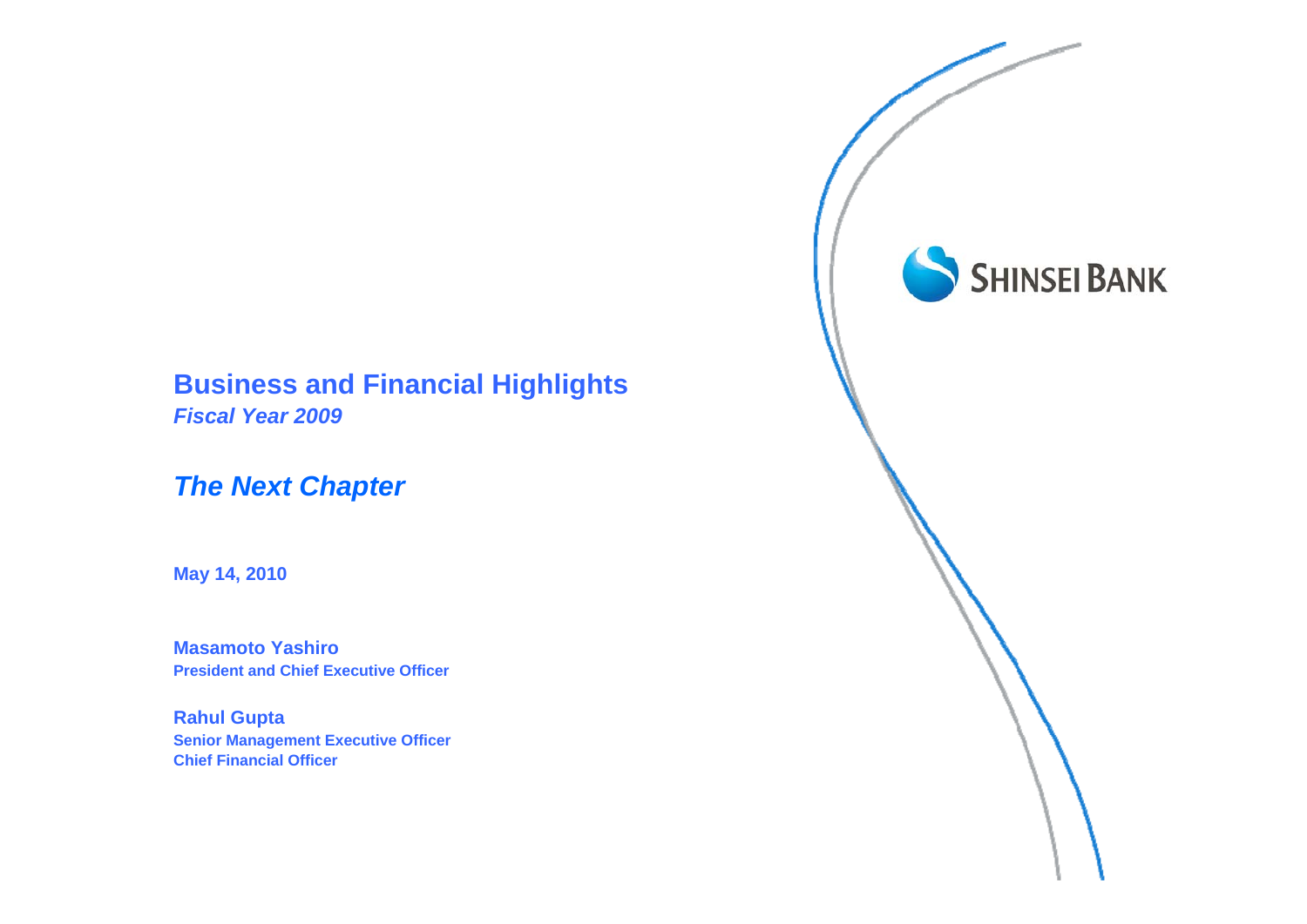

**1. Executive Summary**

## **2. Fiscal Year 2009 Business and Financial Results Overview**

- **At a Glance…**
- **Earnings** *Results Impacted by Additional Reserves/Impairments*
- **Asset Quality** *Significant Balance Sheet Cleanup*
- **Capital** *Efficiency of Capital Improved and Sufficiency of Capital Maintained*
- Liquidity *Freedom from Credit Sensitive Sources of Funds*
- **3. Business Strategy** 
	- **Focus on Core Businesses**  *Back to Basics Strategy*
- **4. Forecast for Fiscal Year 2010***Return to Profitability*
- **5. Key Takeaways** *Well Positioned for the Future*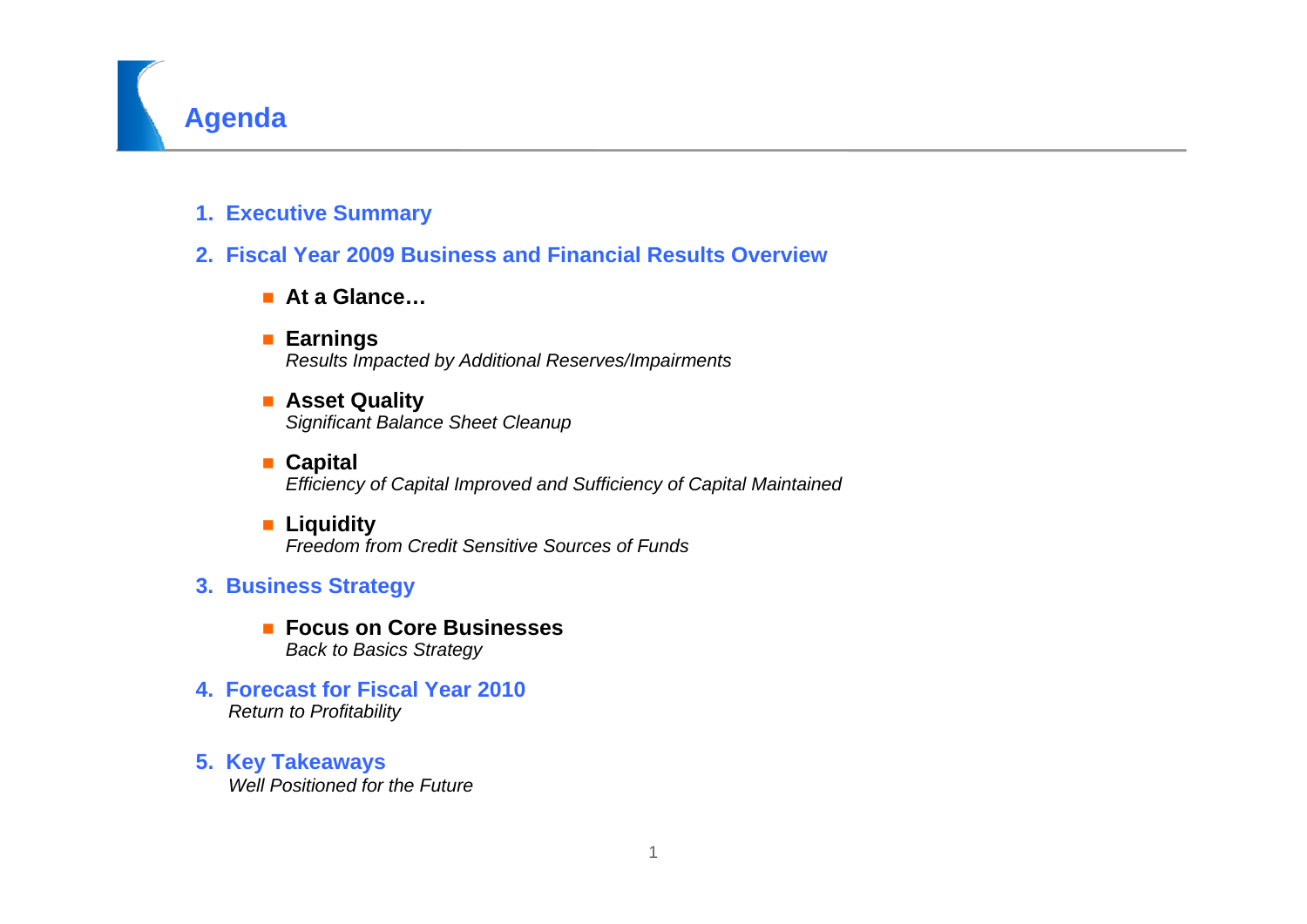# **Executive Summary** *The Next Chapter*

## **1. Alliance Agreement with Aozora Bank Terminated**

## **2. Strong Revenue from Core Businesses, Steady Capital Ratios, Robust Liquidity**

- Top-line revenues up 10.6%
- Г Net interest margin of 2.47% due to lower funding costs, Shinsei Financial
- Expenses down 16.7% year-on-year on normalized basis
- Capital ratios steady
- Г Robust liquidity position

## **3. Significant Balance Sheet Cleanup**

- г Additional grey zone provisions and impairment of goodwill and intangible assets for APLUS Financial, Shinki
- Additional reserves recorded for real estate and legacy portfolios in Institutional Group

## **4. Well Positioned for the Future**

- Focus on core institutional businesses including small and medium enterprises
- $\mathcal{L}_{\mathcal{A}}$ Focus on enhancing retail banking and consumer finance franchise
- $\mathbf{r}$ Align consumer finance operations to new operating environment
- Forecast for Fiscal Year 2010
	- $\blacktriangleright$ Consolidated Reported Net Income of JPY 12.5 billion and Cash Basis Net Income of JPY 23.6 billion
	- $\blacktriangleright$ Non-consolidated Reported Net Income of JPY 10.0 billion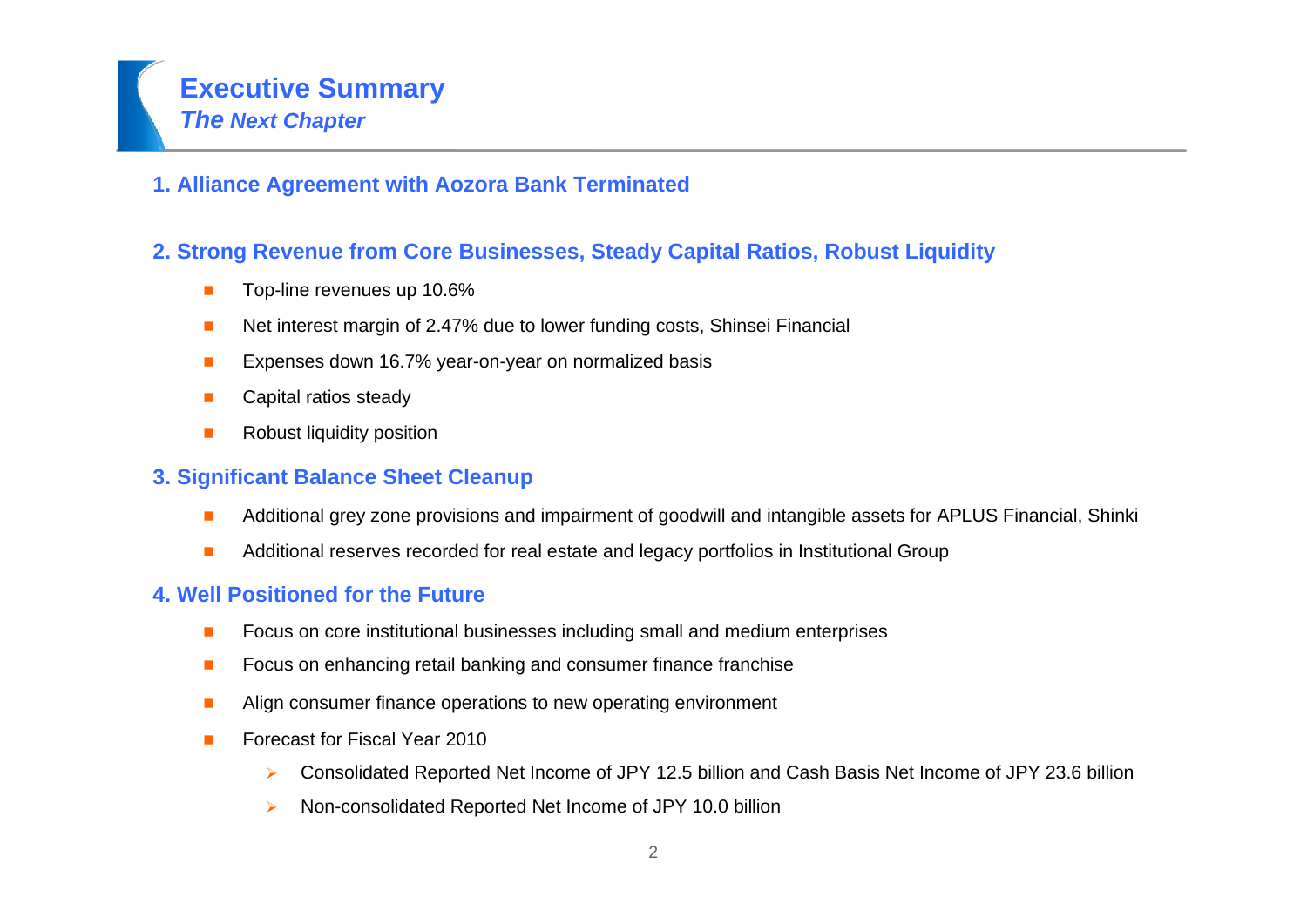## **At a Glance…**

*Strong Revenues, Significant Balance Sheet Clean Up, Steady Capital Ratios, Robust Liquidity*

|                                       |               | (JPY billion)       |
|---------------------------------------|---------------|---------------------|
| <b>Earnings</b>                       |               | FY2008 FY2009       |
| <b>Consolidated</b>                   |               |                     |
| Revenue                               | 258.2         | 285.5               |
| <b>Expenses</b>                       | 178.7         | 168.3               |
| <b>Ordinary Business Profit (OBP)</b> | 79.4          | 117.1               |
| <b>OBP after Net Credit Costs</b>     | (49.6)        | 4.8                 |
| <b>Net Income (Loss)</b>              |               | $(143.0)$ $(140.1)$ |
| <b>Cash Basis Net Income (Loss)</b>   | (97.0)        | (53.7)              |
| Expense-to-revenue Ratio              | 69.2%         | 59.0%               |
| <b>Non-Consolidated</b>               |               |                     |
| Net Income (Loss)                     | (157.0)       | (47.6)              |
| <b>Distributable Profits</b>          | 32.8          | 23.2                |
| <b>Liquidity</b>                      | <b>FY2008</b> | <b>FY2009</b>       |
| Liquidity Reserve <sup>1</sup>        | 1,234         | 1,292               |

| (JPY billion) |                                            |               | (JPY billion) |
|---------------|--------------------------------------------|---------------|---------------|
| <b>FY2009</b> | <b>Asset Quality</b>                       |               | FY2008 FY2009 |
| 285.5         | <b>Total Assets</b>                        | 11,949        | 11,376        |
| 168.3         | Risk Weighted Assets ("RWA")               | 9,621         | 7,722         |
| 117.1         | RWA / Total Assets (%)                     | 80.5%         | 67.9%         |
| 4.8           | Non-performing Loans /<br>Total Claims (%) | 2.51%         | 6.70%         |
| (140.1)       | Coverage Ratio <sup>2</sup> (%)            | 96.0%         | 97.6%         |
|               |                                            |               |               |
| (53.7)        | <b>Capital</b>                             | <b>FY2008</b> | <b>FY2009</b> |
| 59.0%         | <b>Tier I Capital</b>                      | 580.0         | 490.7         |
|               | <b>Total Capital</b>                       | 803.4         | 645.4         |
| (47.6)        | Tangible Common Equity Ratio <sup>3</sup>  | 3.00%         | 3.09%         |
| 23.2          | Core Tier I Capital Ratio <sup>4</sup>     | 4.03%         | 4.05%         |
| <b>FY2009</b> | <b>Tier I Capital Ratio</b>                | 6.02%         | 6.35%         |

1Cash, unencumbered JGBs and other assets pledged to Bank of Japan

<sup>2</sup>(Reserve for loan losses + collateral + guarantees) / Amount of claims (Non-consolidated basis)

 $3$ (Net assets – preferred stock – intangible assets – minority interests) / Total assets (excluding intangible assets)

4(Tier I capital – preferred securities – preferred stock – deferred tax assets (net)) / Risk weighted assets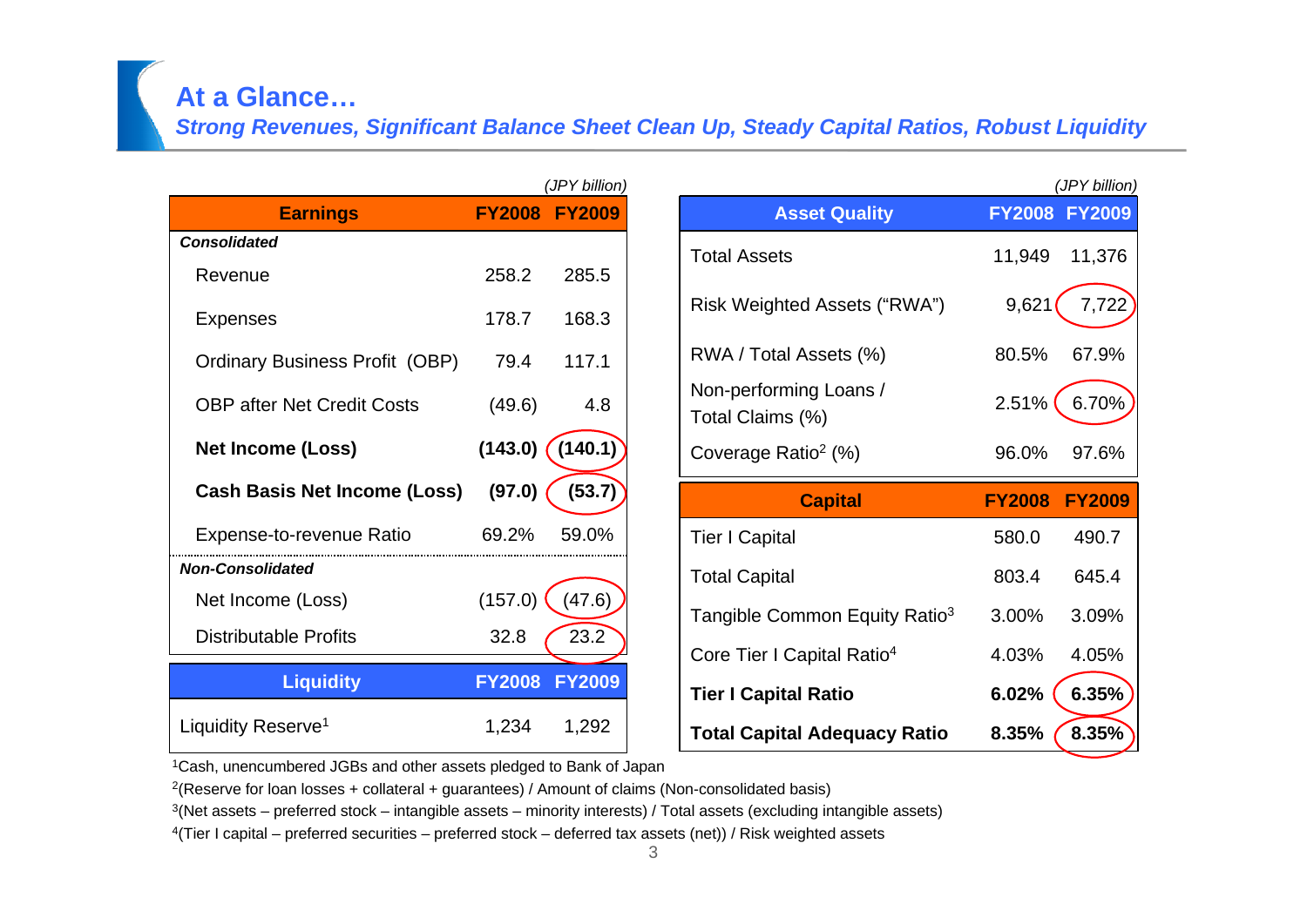## **At a Glance… Significant Improvement in OBP (after Net Credit Costs)** *(JPY billion) (JPY billion)*

#### **OBP1 after Net Credit Costs**

| <b>Institutional Group</b>                                      | <b>FY2008 FY2009</b> |                     |
|-----------------------------------------------------------------|----------------------|---------------------|
| <b>Institutional Banking</b>                                    | (170.1)              | (52.5)              |
| Showa Leasing                                                   | 2.0                  | 2.4                 |
| <b>Institutional Group</b>                                      | (168.0)              | (50.0)              |
| <b>Individual Group</b>                                         | <b>FY2008 FY2009</b> |                     |
| <b>Retail Banking</b>                                           | 2.2                  | 6.3                 |
| Shinsei Financial                                               | 23.3                 | 20.6                |
| <b>APLUS Financial</b>                                          | 7.2                  | 3.5                 |
| Shinki                                                          | 4.9                  | 6.9                 |
| <b>Other Subsidiaries</b>                                       | (3.9)                | 0.3                 |
| <b>Individual Group</b>                                         | 33.8                 | 37.7                |
| <b>Corporate</b>                                                | <b>FY2008 FY2009</b> |                     |
| Corporate                                                       | 84.6                 | 17.1                |
| <b>OBP after Net Credit Costs</b>                               | (49.6)               | 4.8                 |
| Other Losses, Amortization of<br>Goodwill and Intangible Assets |                      | $(69.4)$ $(127.9)$  |
| Tax, Minority Interests                                         | (24.0)               | (17.0)              |
| <b>Net Income (Loss)</b>                                        |                      | $(143.0)$ $(140.1)$ |

- JPY 117.9 billion improvement in Institutional **Group OBP after Net Credit Costs due to reduced markdowns and impairments**
- Strong top-line revenue and focus on cost **reduction**
- Additional grey zone provisions and impairment **of goodwill and intangible assets for APLUS Financial, Shinki**

■ Significant gains from capital buybacks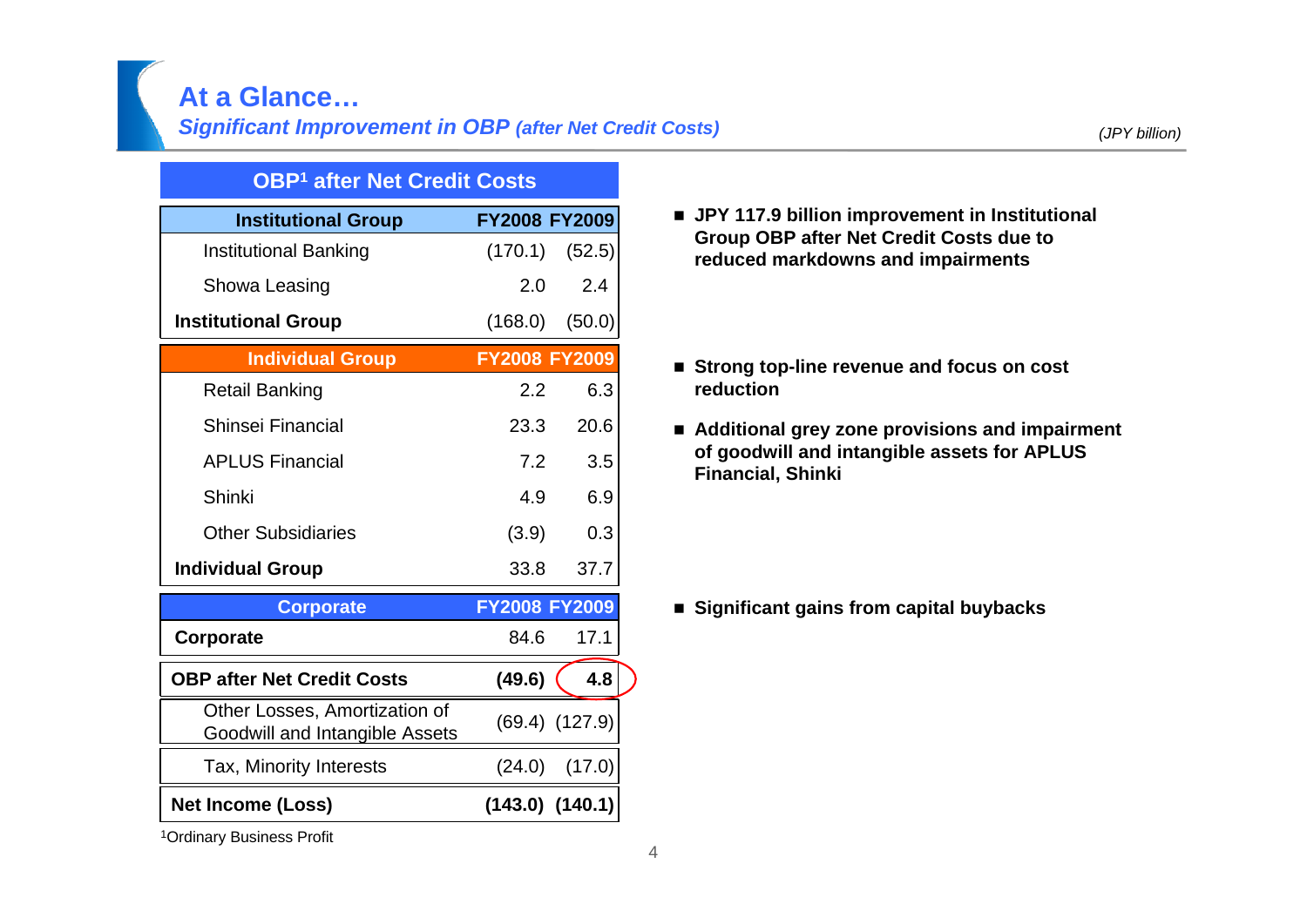# **10.6% Revenue Growth Year-on-Year**

**Revenue**

*Full Year Contribution from Shinsei Financial and Lower Mark-downs/Impairments*

*(JPY billion)*



- ▆ **Non-interest income increased due to lower mark-downs and impairments of legacy portfolios in Institutional Group**
- **Net interest income increased due to:** 
	- ¾ **Full year contribution of Shinsei Financial partly offset by decrease in net interest income from APLUS Financial and Shinki (lower volumes, lower rates)**

#### **Non-Interest Income**

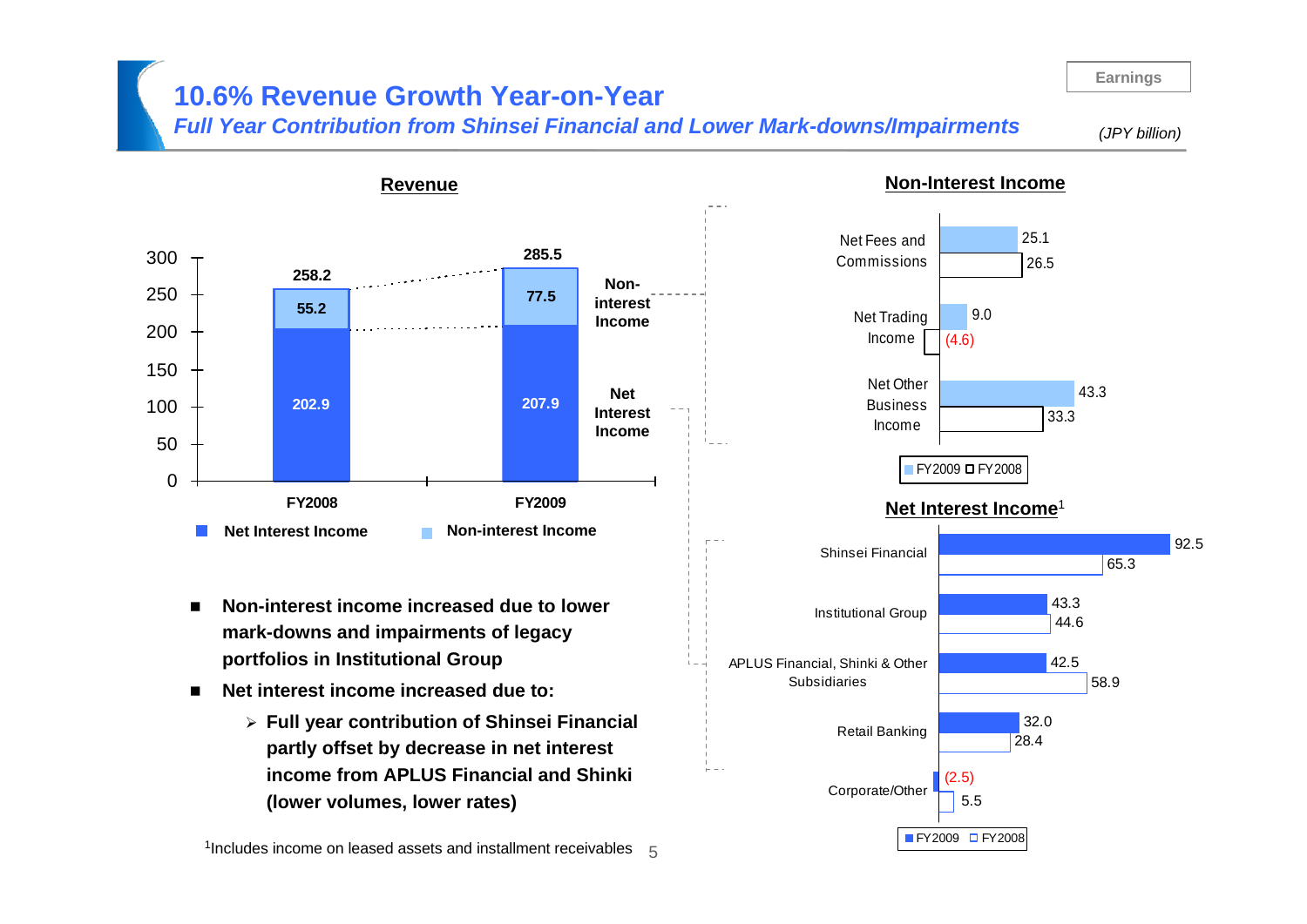## **Net Interest Margin Above Peer Group** *Lower Funding Costs, Shinsei Financial*

#### **Net Interest Margin1**

#### **FY2009 (%)**



#### **FY2008 (%)**



 $\mathbf{r}$  **Lower deposits and subordinated debt funding costs offset decrease in asset yields arising from investing excess liquidity in JGB's**

▆ **Volumes generally constant year-on-year for both interestearning assets and interest-**

<sup>1</sup>Includes income on leased assets and installment receivables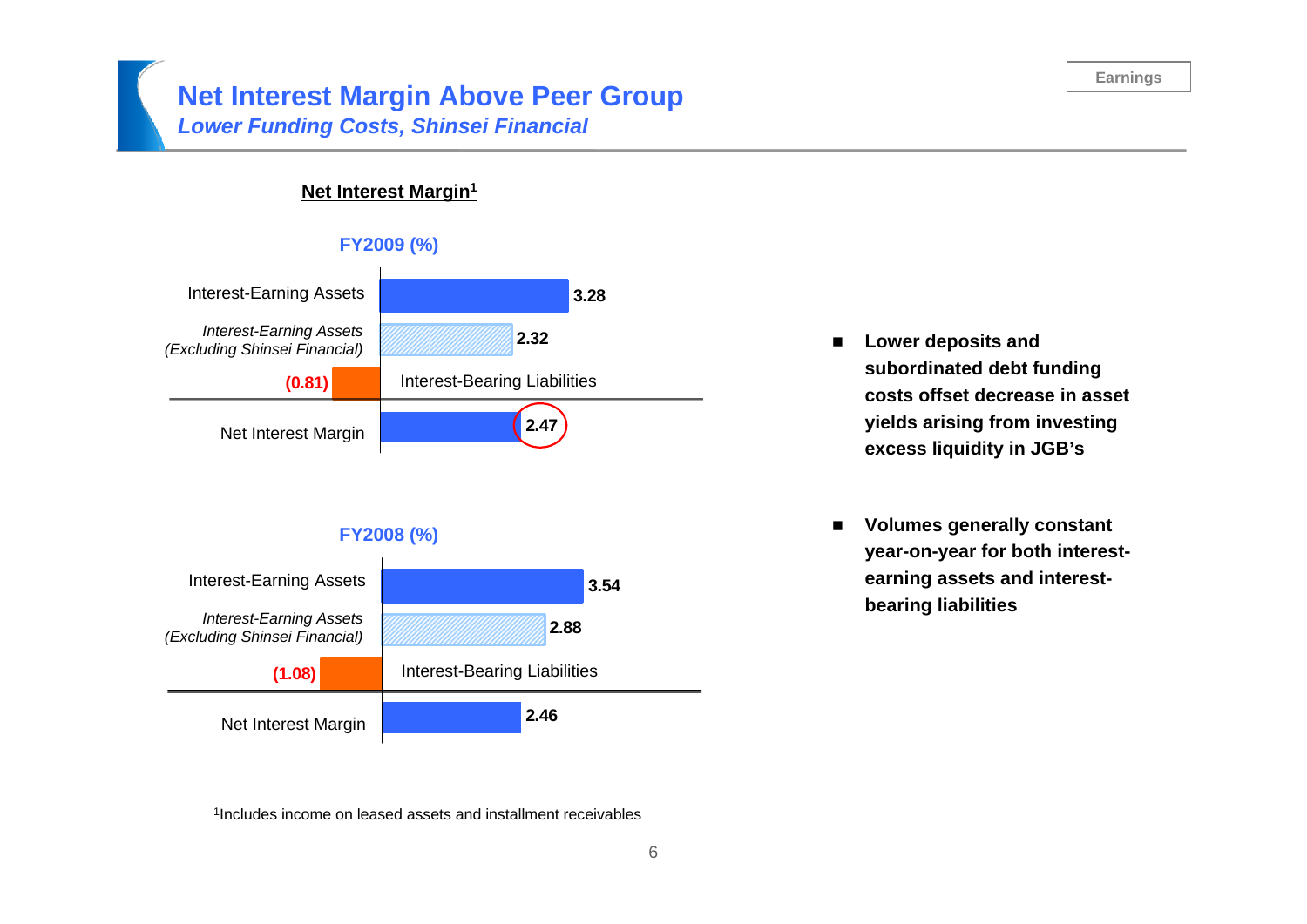## **Expenses Down 16.7% Year-on-Year on a Normalized Basis** *Disciplined Cost Management*

*(JPY billion)*



**Shinsei Financial's Direct Expenses** 

- **Personnel Expenses (Excluding Shinsei Financial)**
- **Non Personnel Expenses (Excluding Shinsei Financial)**
- **Expenses-to-revenue Ratio (Including Shinsei Financial)**

#### **Number of Employees2**

|                           | March 31,<br>2006 | March 31,<br>2007 | March 31,<br>2008 | March 31,<br>2009 | March 31,<br>2010 |
|---------------------------|-------------------|-------------------|-------------------|-------------------|-------------------|
| <b>Bank</b>               | 2.094             | 2.248             | 2,394             | 2,259             | 2,011             |
| <b>Subsidiaries</b>       | 3.313             | 3.116             | 2.851             | 4.747             | 4,105             |
| <b>Consolidated Group</b> | 5,407             | 5,364             | 5,245             | 7,006             | 6,116             |

1Only includes six months of expenses for Shinsei Financial in FY2008 2Excludes temporary staff

- On a normalized basis, **excluding Shinsei Financial, expenses down 16.7%**
- $\blacksquare$  **5.8% down on an actual basis, including Shinsei Financial**
- $\blacksquare$  **Expense-to-revenue ratio improved by 10.2 percentage points**
- $\blacksquare$  **Sharp reduction in head count in both the Bank and consumer finance subsidiaries**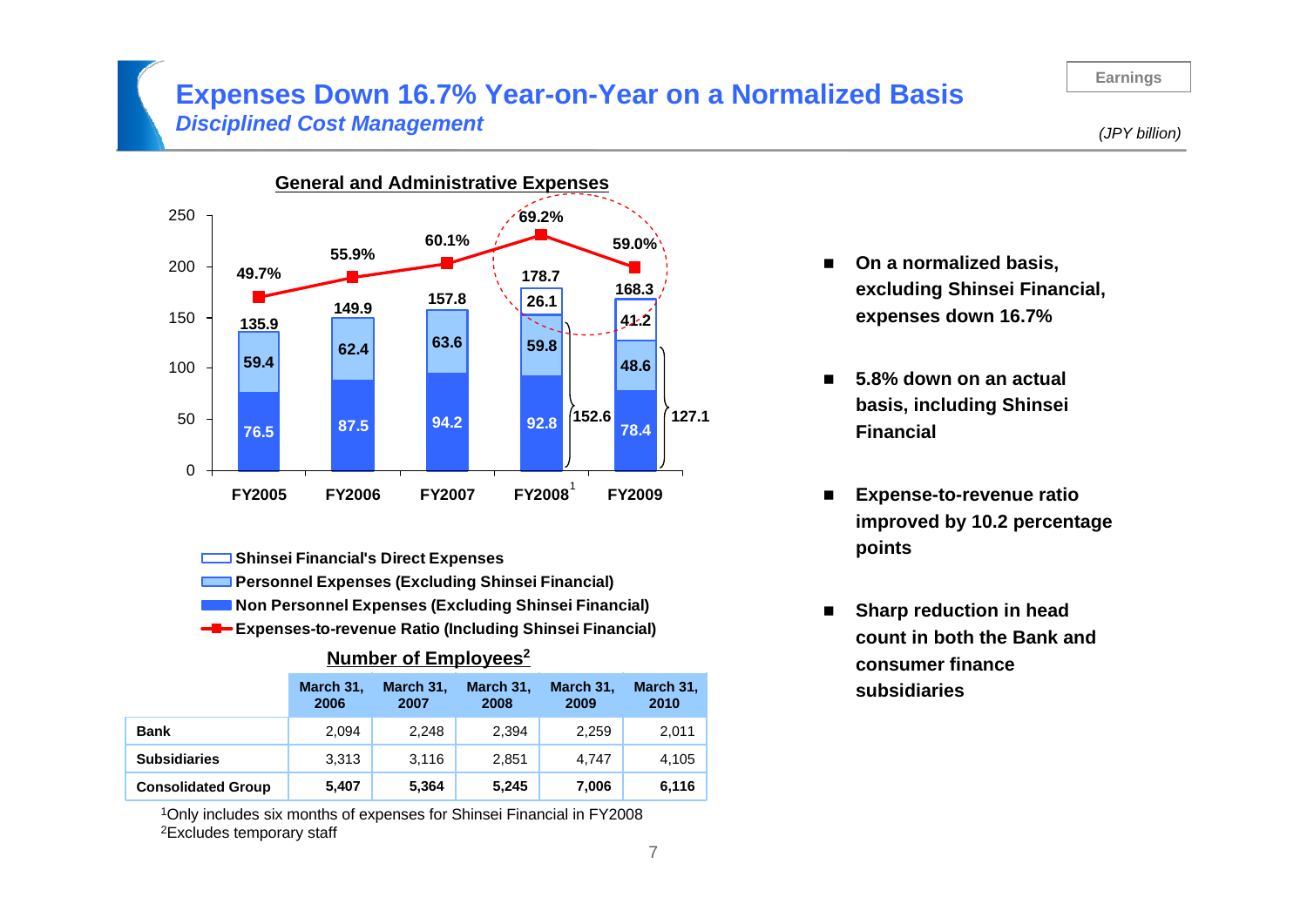## **FY2009 Results Impacted by Additional Reserves/Impairments** *Significant Balance Sheet Cleanup*

*(JPY billion)*



#### **FY2009 Consolidated Basis**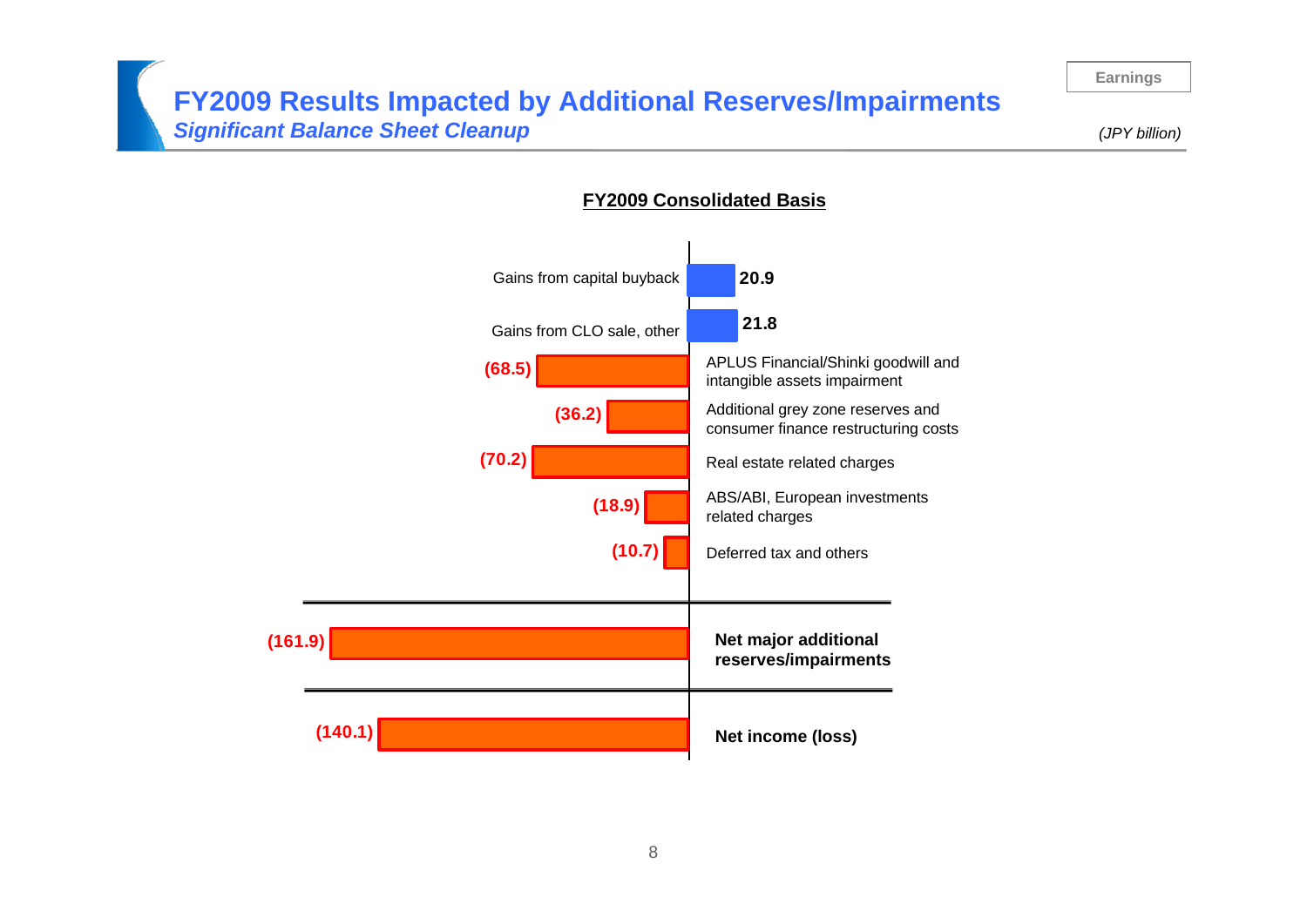# **Monitoring Grey Zone Liabilities**

## *Additional Reserves and GE Indemnity in Place*





- **Disclosure claims on the decline**
- $\blacksquare$  **Additional grey zone reserves, consistent with industry practice, recorded at Shinki and APLUS Financial**
- $\blacksquare$  **Substantial portion of Shinsei Financial's portfolio is indemnified by General Electric**



*(JPY billion)*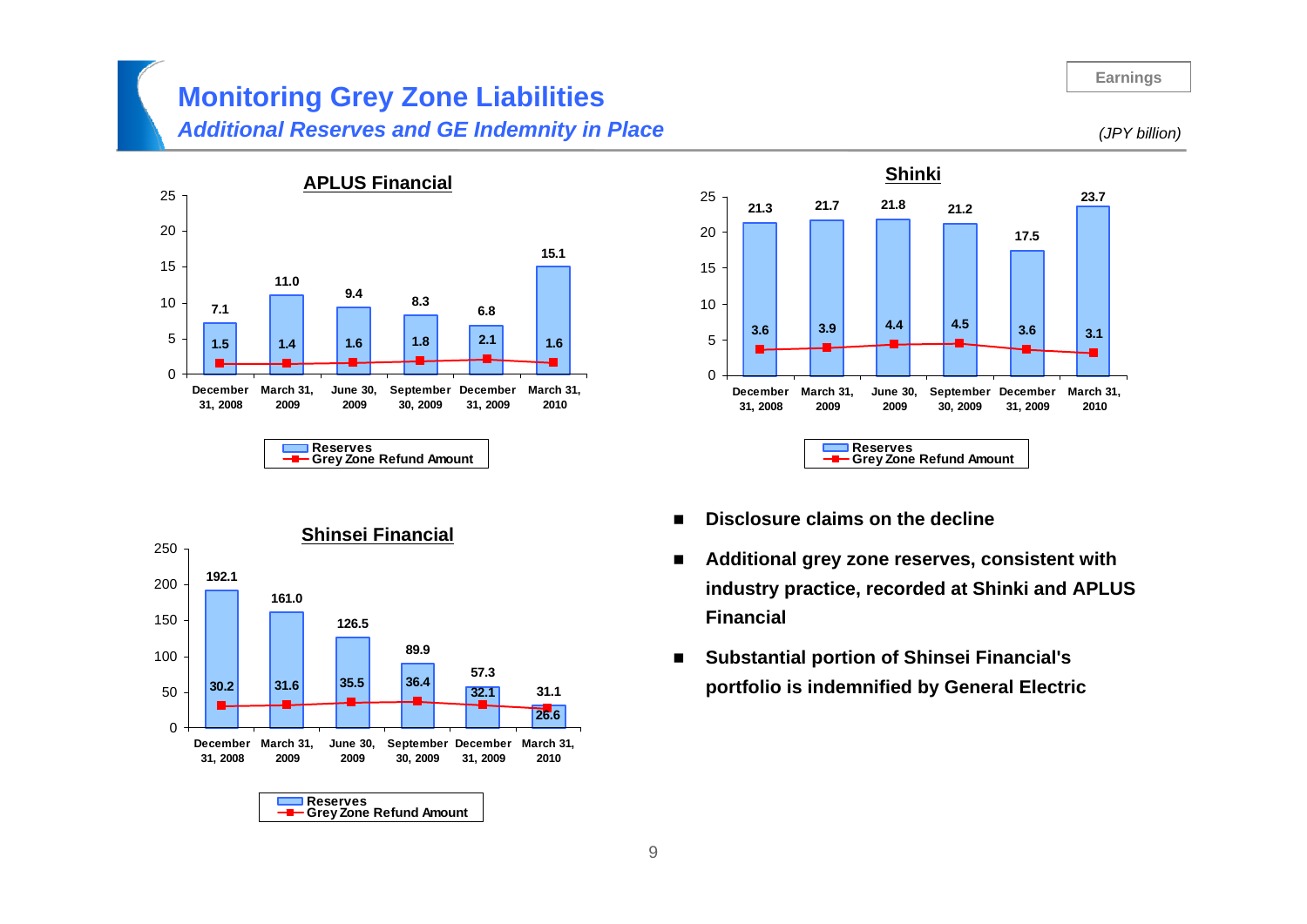## **APLUS Financial Goodwill and Intangible Assets Written Off…** *Enables Higher Profitability in Future Years*

*(JPY billion)*



#### **Goodwill**

| <b>Subsidiaries</b>            | <b>Before</b><br>Impairment | <b>After</b><br>Impairment |
|--------------------------------|-----------------------------|----------------------------|
| <b>APLUS Financial</b>         | 61.5                        |                            |
| Shinsei Financial              | 26.6                        | 26.6                       |
| Showa Leasing                  | 32.6                        | 32.6                       |
| Zen-Nichi Shinpan <sup>1</sup> | 5.0                         | 5.0                        |
| Shinki                         | (6.3)                       | (6.3)                      |
| <b>Sub Total</b>               | 119.4                       | 57.8                       |

#### **Intangible Assets**

| <b>Subsidiaries</b>            | <b>Before</b> | <b>After</b><br>Impairment Impairment |
|--------------------------------|---------------|---------------------------------------|
| <b>APLUS Financial</b>         | 7.6           |                                       |
| Shinsei Financial              | 20.3          | 20.3                                  |
| Showa Leasing                  | 5.0           | 5.0                                   |
| Zen-Nichi Shinpan <sup>1</sup> |               |                                       |
| Shinki                         | 4.2           |                                       |
| <b>Sub Total</b>               | 37.1          | 25.2                                  |

#### **Goodwill and Intangible Assets**

| <b>OHIHAL</b>    | <b>Subsidiaries</b> | <b>Before</b> | <b>After</b><br>Impairment Impairment |
|------------------|---------------------|---------------|---------------------------------------|
| After Impairment | Total               | 156.4         | 83.1                                  |

<sup>1</sup> Zen-Nichi Shiinpan is a wholly owned subsidiary of APLUS Financial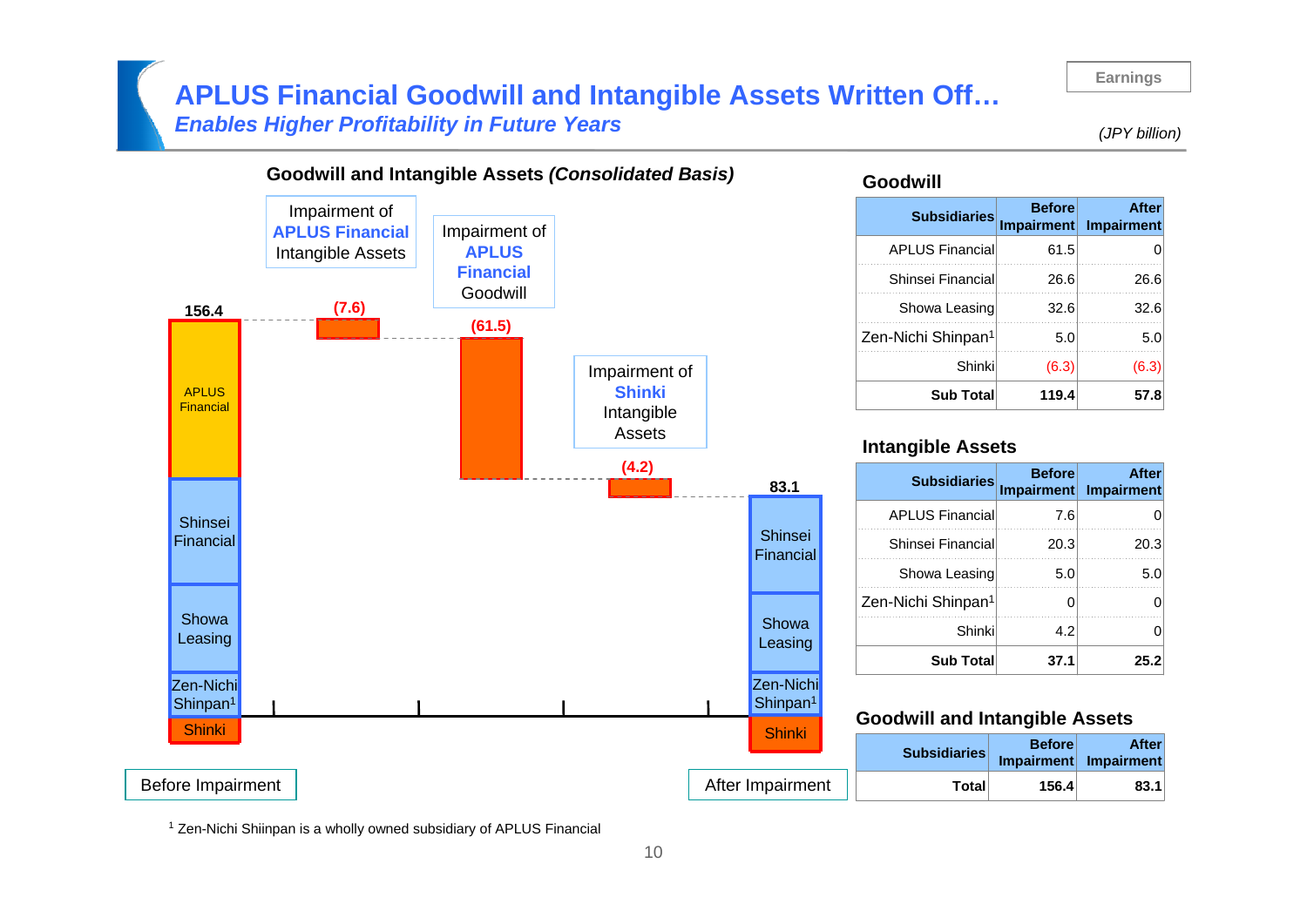# **Another Way to Look at Our Results…**

#### **Earnings**

*(JPY billion)*

 $\blacksquare$ 

 $\blacksquare$ 

 **Large gap between Reported Net Income and Cash Basis Net** 

**/impairment of goodwill** 

**and intangible assets**

**FY2009 actions will** 

**gap in the future**

**significantly reduce the** 

**Income due to** 

**amortization** 



#### *Consolidated Basis*

<sup>1</sup>Includes reversal of deferred tax liabilities for intangible assets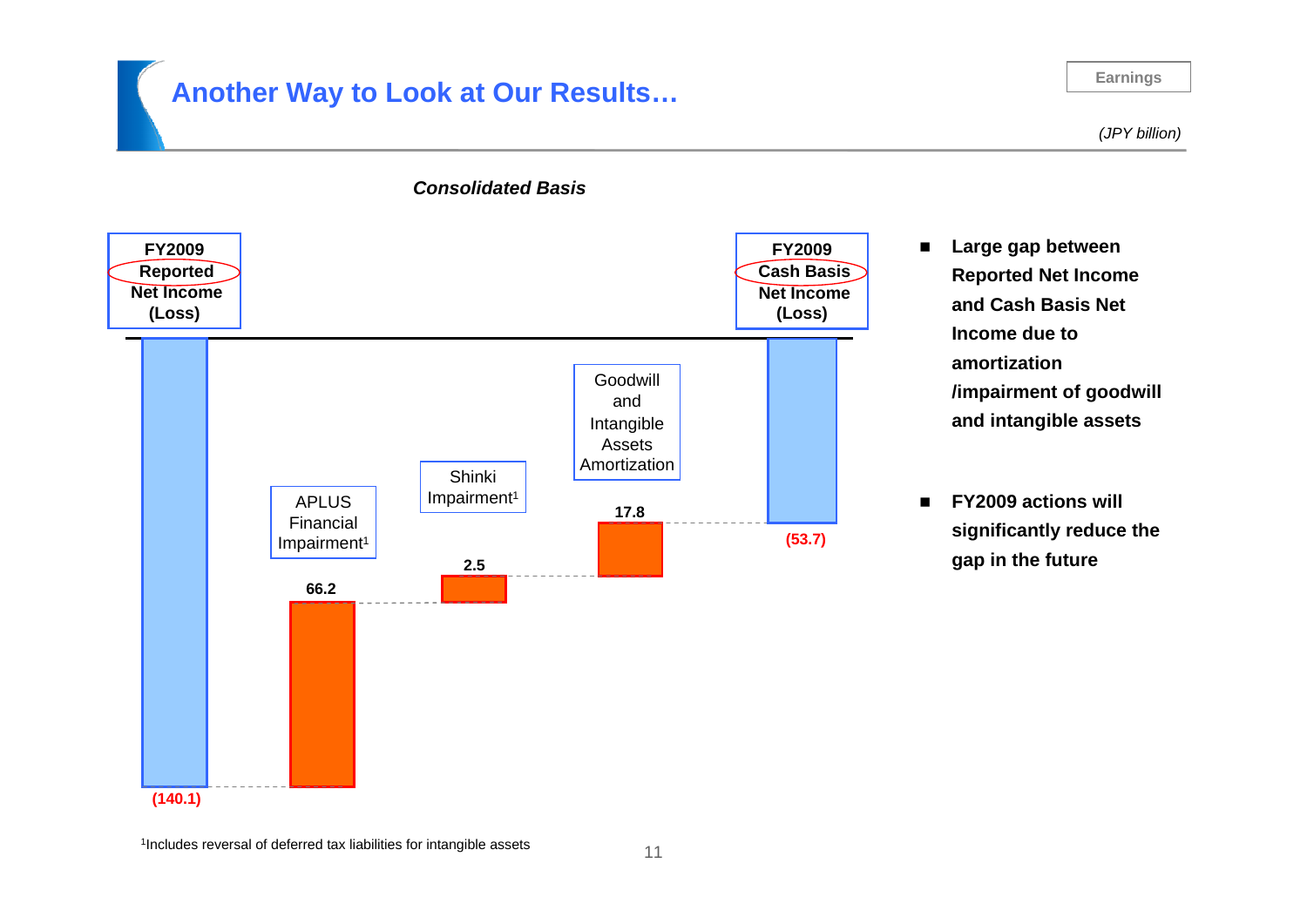# **Progressively De-risking the Balance Sheet**

*Selective Asset Reduction, Proactive Increase in Liquidity*

**Asset Quality**

*(JPY billion)*



<sup>1</sup> Claims classified under the Financial Revitalization Law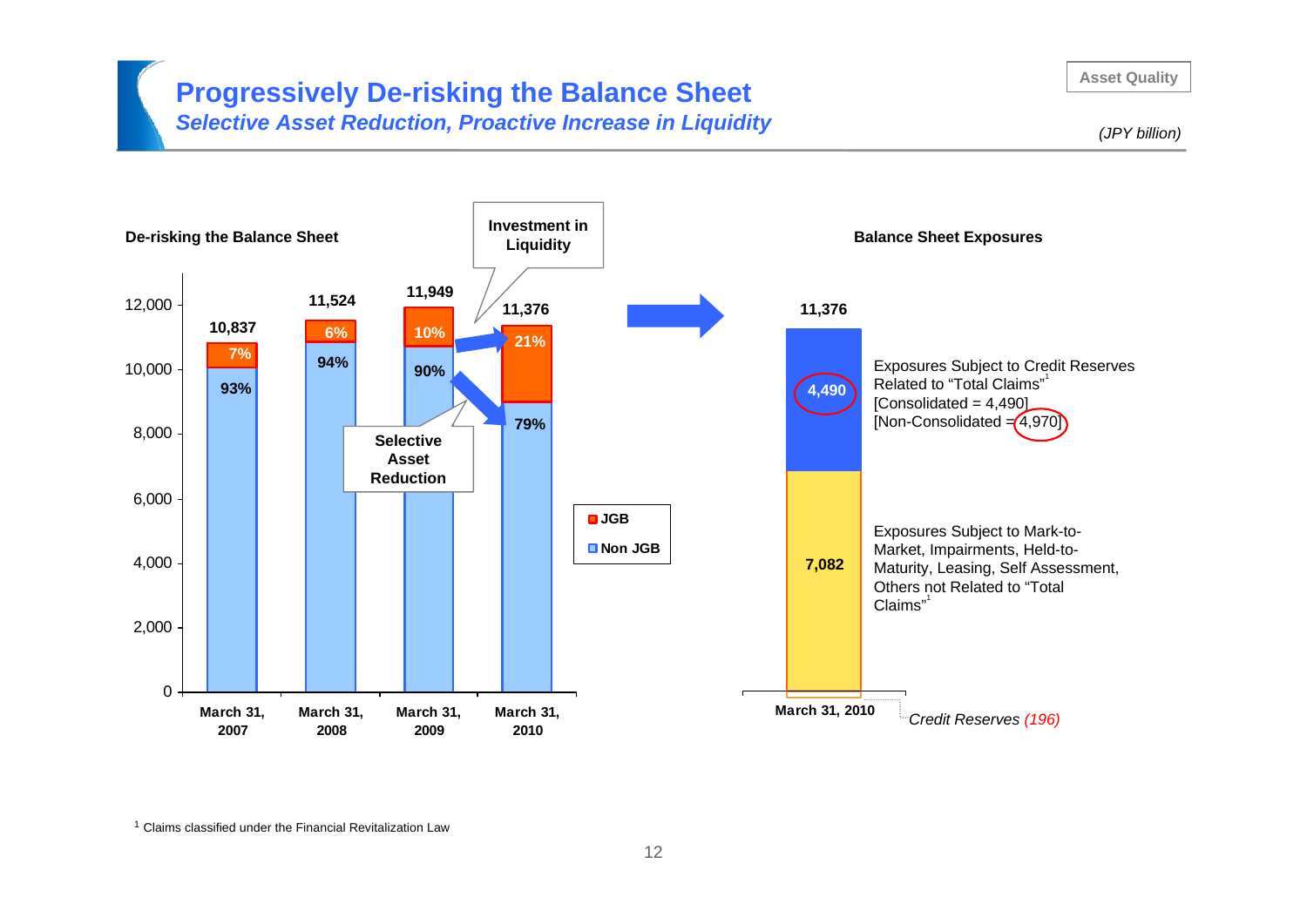# **Non-Performing Loans (NPL) Claims Coverage**

*Our NPL coverage is amongst highest in the Industry*



**Asset Quality**



| Non Performing (9B to 9E) Claims Coverage <sup>1</sup> |               |                |
|--------------------------------------------------------|---------------|----------------|
| <b>Coverage</b>                                        | <b>Amount</b> | <b>Percent</b> |
| Collateral /<br>Guarantees                             | 295           | 88.7%          |
| Reserves                                               | 30            | 8.8%           |
| Expected<br>Recovery <sup>2</sup>                      | 8             | 2.4%           |
| Total                                                  | 333           | 100%           |
|                                                        |               |                |

<sup>1.</sup> Non-consolidated figures as of March 31,

2. Reserve ratios of 70.4% and 78.8% apply to unsecured claims rated 9B and 9C, respectively

|                |                           | <b>Internal Rating</b> |
|----------------|---------------------------|------------------------|
| Performing     | <b>Normal</b>             | $0A - 6C$              |
|                | <b>Need Caution</b>       | 9Α                     |
| Non-Performing | <b>Substandard</b>        | 9B                     |
|                | <b>Possibly Bankrupt</b>  | 9C                     |
|                | <b>Virtually Bankrupt</b> | 9D                     |
|                | <b>Legally Bankrupt</b>   | 9E                     |

- $\blacksquare$  **Over 97% of NPL claims covered by Collateral, Guarantees and Reserves**
- $\blacksquare$ **98% coverage for NPL claims associated with real estate**



#### **Steady improvement in NPL Coverage Ratio**

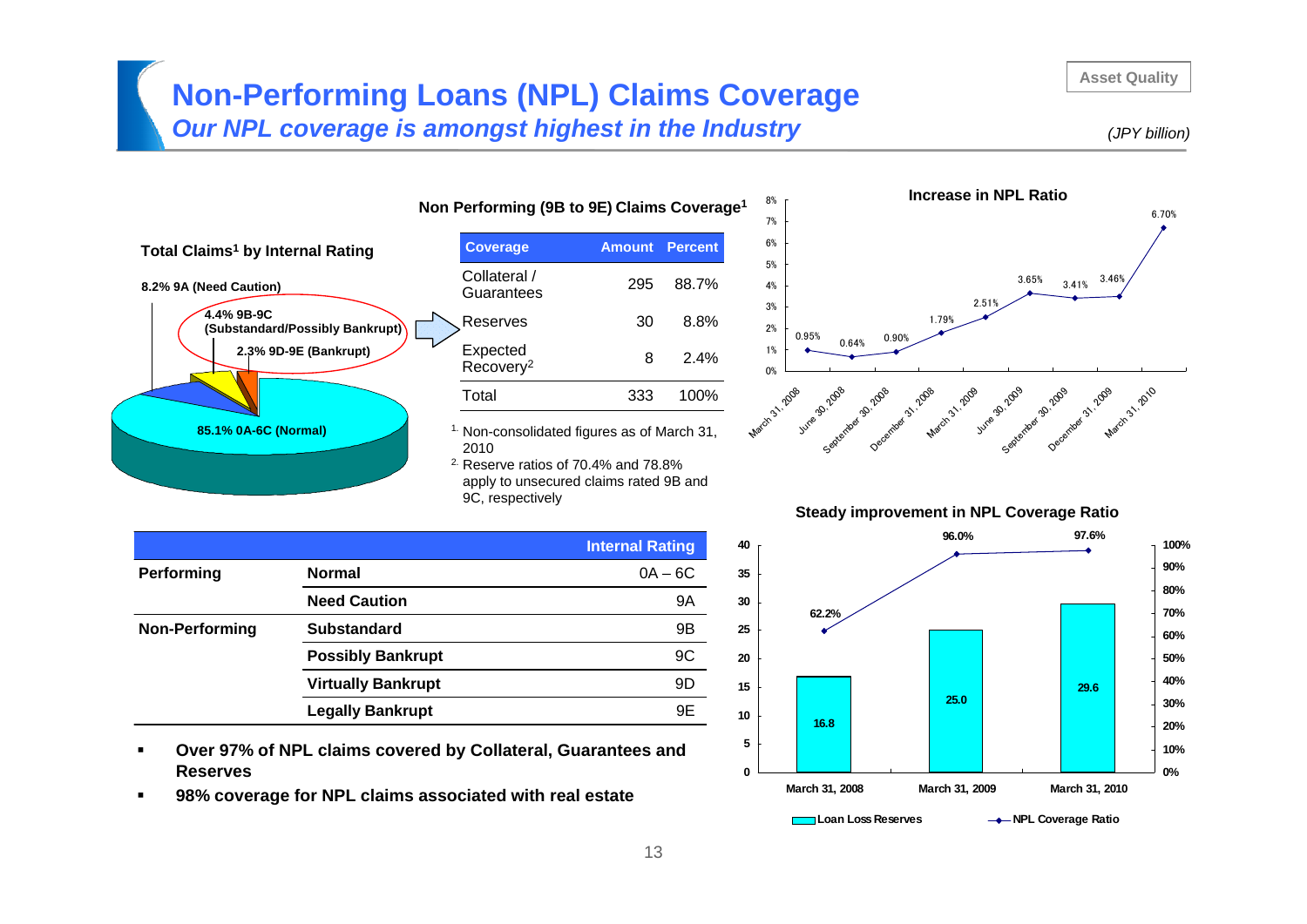# **Continued Reduction of Overseas ABI Exposure**

*100% Coverage Ratio for Bankrupt Borrowers*

#### **Overseas Asset-Backed Investment (ABI) Loan Portfolio Reduction1**

Year-on-year change in overseas ABI loans



As of March 31, 20101

|                                       | <b>Book</b><br><b>Balance</b> | <b>Reserves</b> /<br><b>Write-downs</b> | Coverage<br>ratio |
|---------------------------------------|-------------------------------|-----------------------------------------|-------------------|
| <b>Normal</b>                         | 50.2                          | 1.1                                     | N/A               |
| <b>Need Caution</b>                   | 35.2                          | 8.5                                     | N/A               |
| <b>Performing Loans sub-total</b>     | 85.4                          | 9.6                                     | N/A               |
| <b>Substandard/Possibly Bankrupt</b>  | 0.0                           | 0.0                                     | N/A               |
| <b>Virtually/Legally Bankrupt</b>     | 14.0                          | 27.8                                    | 100%              |
| <b>Non-Performing Loans sub-total</b> | 14.0                          | 27.8                                    | 100% <sup>2</sup> |
| Total                                 | 99.4                          | 37.4                                    | N/A               |

1 Non-Consolidated

 $2$  As of March 31, 2009, ABI risk-monitored loans had a coverage ratio of 92.3%

#### **ABI loan exposure by geography1**

| <b>Region</b> | <b>Balance</b> |
|---------------|----------------|
| Europe        | 95             |
| U.S.          |                |
| Total         | .9G            |

- $\blacksquare$  **Additional portfolio reduction planned for FY2010**
- $\blacksquare$  **Portfolio well positioned against worsening quality through**
	- $\blacktriangleright$ **Proactive write-downs**
	- $\blacktriangleright$  **Additional reserves which provide 100% coverage ratio for highest risk names**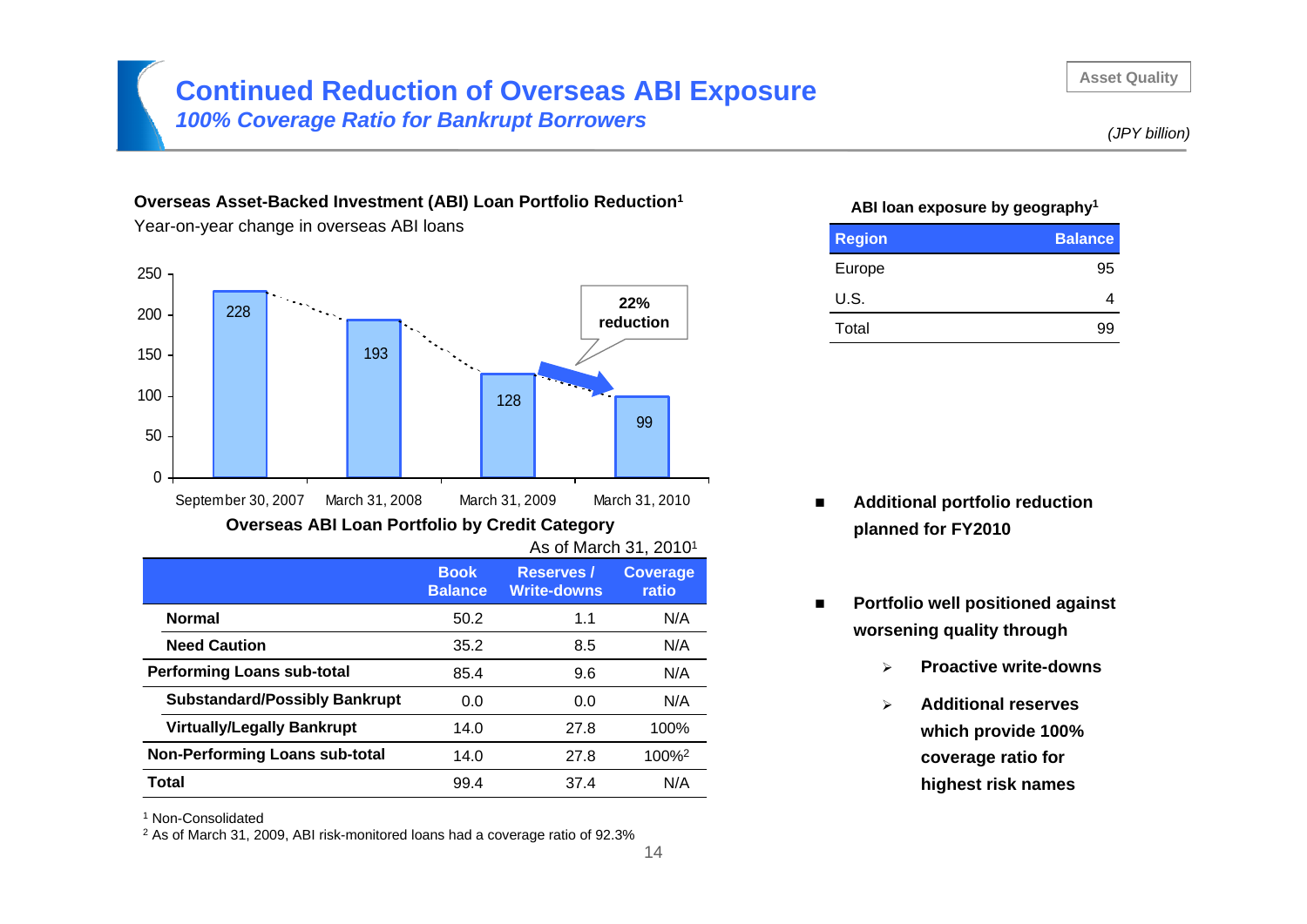#### **Asset Quality**

## **Actively Managing Real Estate Exposures** *We Remain Alert*

#### **Reduction in Real Estate Portfolio**

Year-on-year change in Real Estate loan balances<sup>1</sup>



#### **Real Estate Lending Portfolio by Credit Category** As of March 31, 20101

|                                       | <b>Book</b><br><b>Balance</b> | <b>Reserves /</b><br>Write-down /<br><b>Impairments</b> |
|---------------------------------------|-------------------------------|---------------------------------------------------------|
| <b>Normal</b>                         | 534.4                         | 2.1                                                     |
| <b>Need Caution</b>                   | 202.1                         | 3.9                                                     |
| <b>Performing Loans sub-total</b>     | 736.5                         | 6.0                                                     |
| <b>Substandard/Possibly Bankrupt</b>  | 239.0                         | 22.1                                                    |
| <b>Virtually/Legally Bankrupt</b>     | 73.5                          | 37.8                                                    |
| <b>Non-Performing Loans sub-total</b> | 312.5                         | 59.9                                                    |
| <b>Total</b>                          | 1.048.9                       | 65.9                                                    |

#### **Non-Recourse Real Estate Exposure by Region and Asset Category**

| <b>Region</b>           | <b>Percent</b> | <b>Category</b>          | <b>Percent</b> |
|-------------------------|----------------|--------------------------|----------------|
| Kanto (mainly Tokyo)    | 67.2%          | Office                   | 38.2%          |
| Kansai (mainly Osaka)   | 11.2%          | Retail                   | 9.7%           |
| <b>Other Regions</b>    | 10.2%          | Residential              | 12.4%          |
| Portfolio (Diversified) | 11.4%          | Hotel                    | 6.6%           |
|                         |                | Land                     | 14.9%          |
|                         |                | Development              | 7.7%           |
|                         |                | Industrial/Parking/Other | 5.7%           |
|                         |                | Portfolio (Diversified)  | 4.8%           |
| Total                   | 100.0%         | Total                    | 100.0%         |

#### $\blacksquare$  **Real Estate lending balances reduced by 15% in FY2009 through selected asset sales and increased collections**

<sup>1</sup> Includes non-recourse bonds and Monetary Assets Held in Trust and Other Monetary Claims Purchased which are subject to credit reserves

<sup>2.</sup> Includes JPY 80 billion of Monetary Assets Held in Trust and Other Monetary Claims Purchased in relation to non-recourse real estate exposure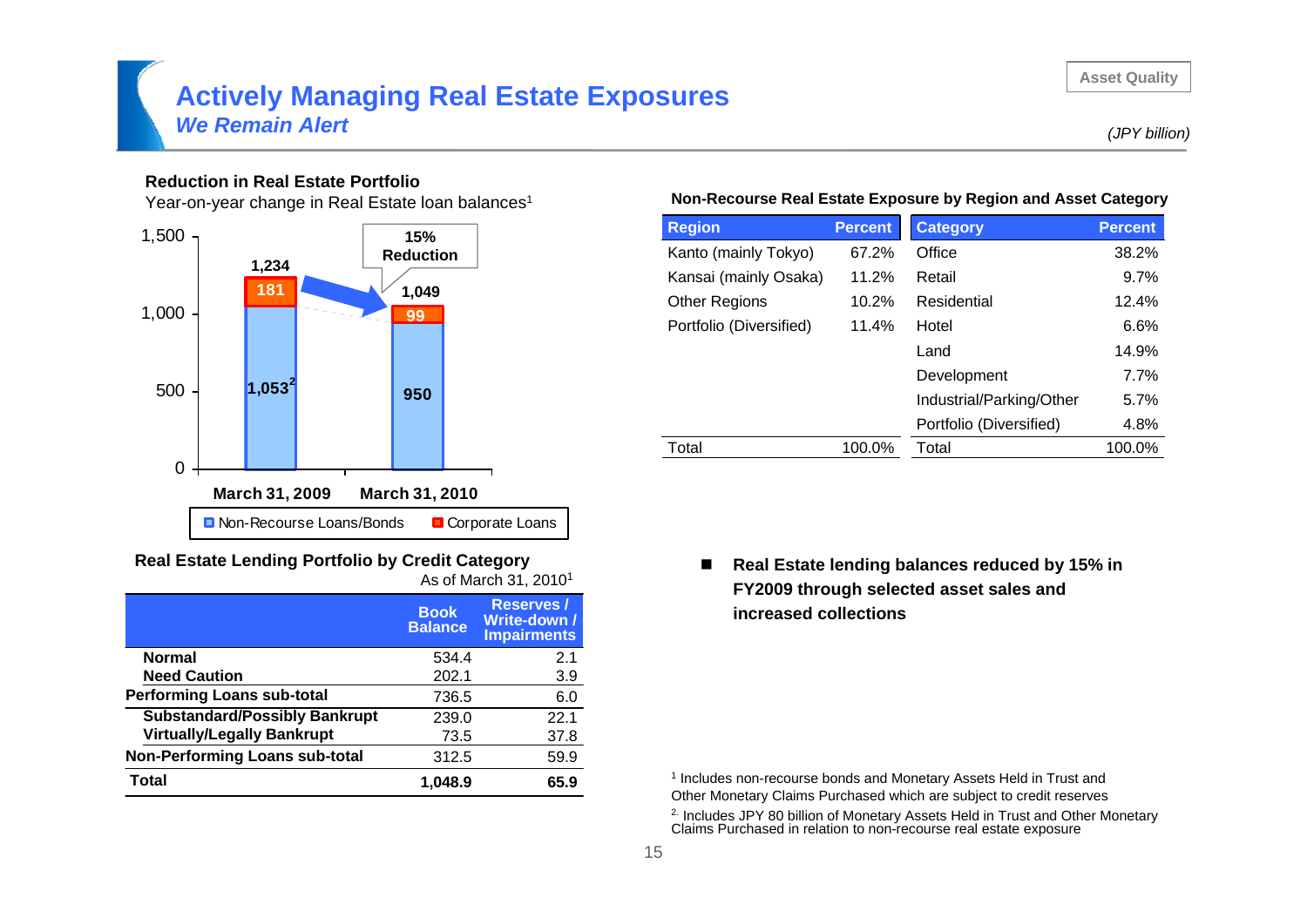# **Innovative Approach to Capital Management…**

*Capital Ratios Maintained Despite Large Write-downs, Impairments, Reserves*

*(JPY billion)*

**Capital**



- **Significant Risk Weighted Asset ("RWA") reduction without material change in balance sheet size**
- **Significant increase in capital efficiency**
- п **Capital ratios at or better than March 31, 2009**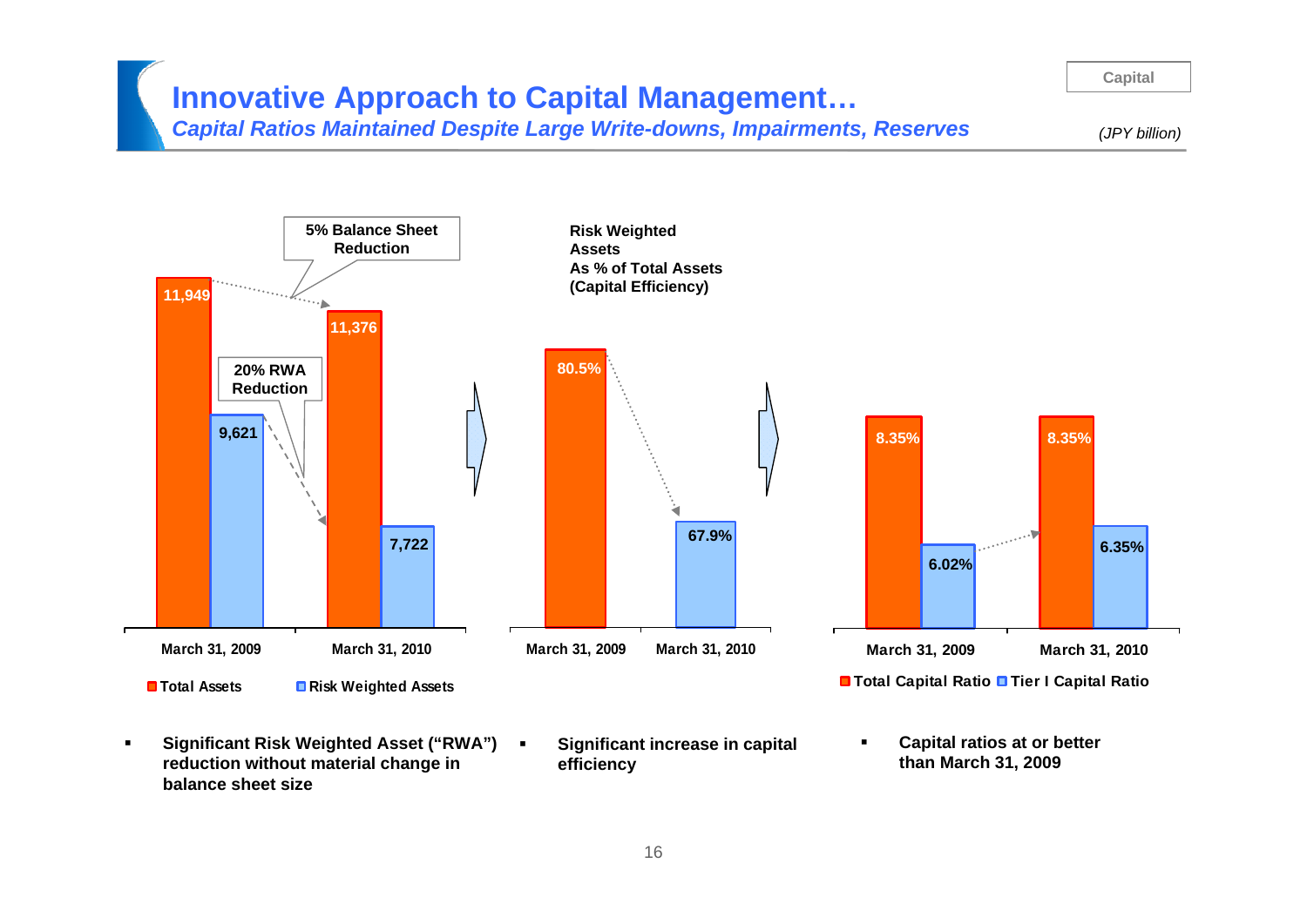# **Successfully Implemented Capital Optimization Strategy** *Three-Pronged Approach*

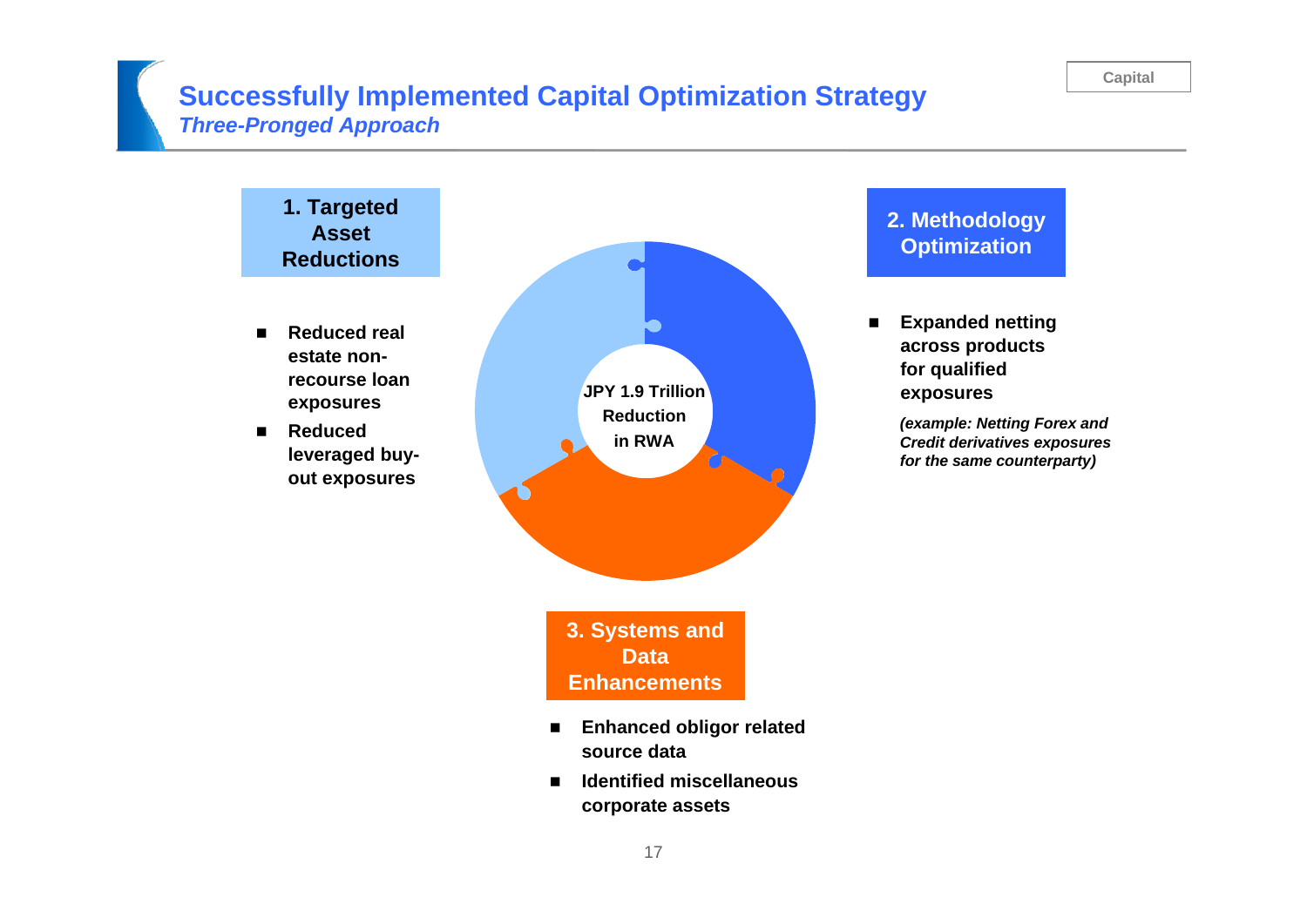**Capital**

# **Opportunistic Capital Buyback Strategy**  *Repurchased One Third of Outstanding Capital Securities*

*(JPY billion)*

| <b>Buyback Summary</b><br>(Consolidated) | <b>Issue</b><br><b>Amount</b> | <b>Buyback</b><br>Amount | <b>Total Gain</b> | % Bought<br>  Back |
|------------------------------------------|-------------------------------|--------------------------|-------------------|--------------------|
| FY2008                                   |                               | 116.9                    | 74.1              | 23.7%              |
| FY2009                                   |                               | 49.7                     | $20.9^{\circ}$    | 10.1%              |
| <b>Total</b>                             | 493.4                         | 166.6                    | 95.1              | 33.8%              |



1 \$7.160% Non Step-up Non-cumulative Perpetual Preferred Securities

2 £5.625% Step-up Callable Perpetual Subordinated Notes

3 €3.750% Callable Dated Subordinated Notes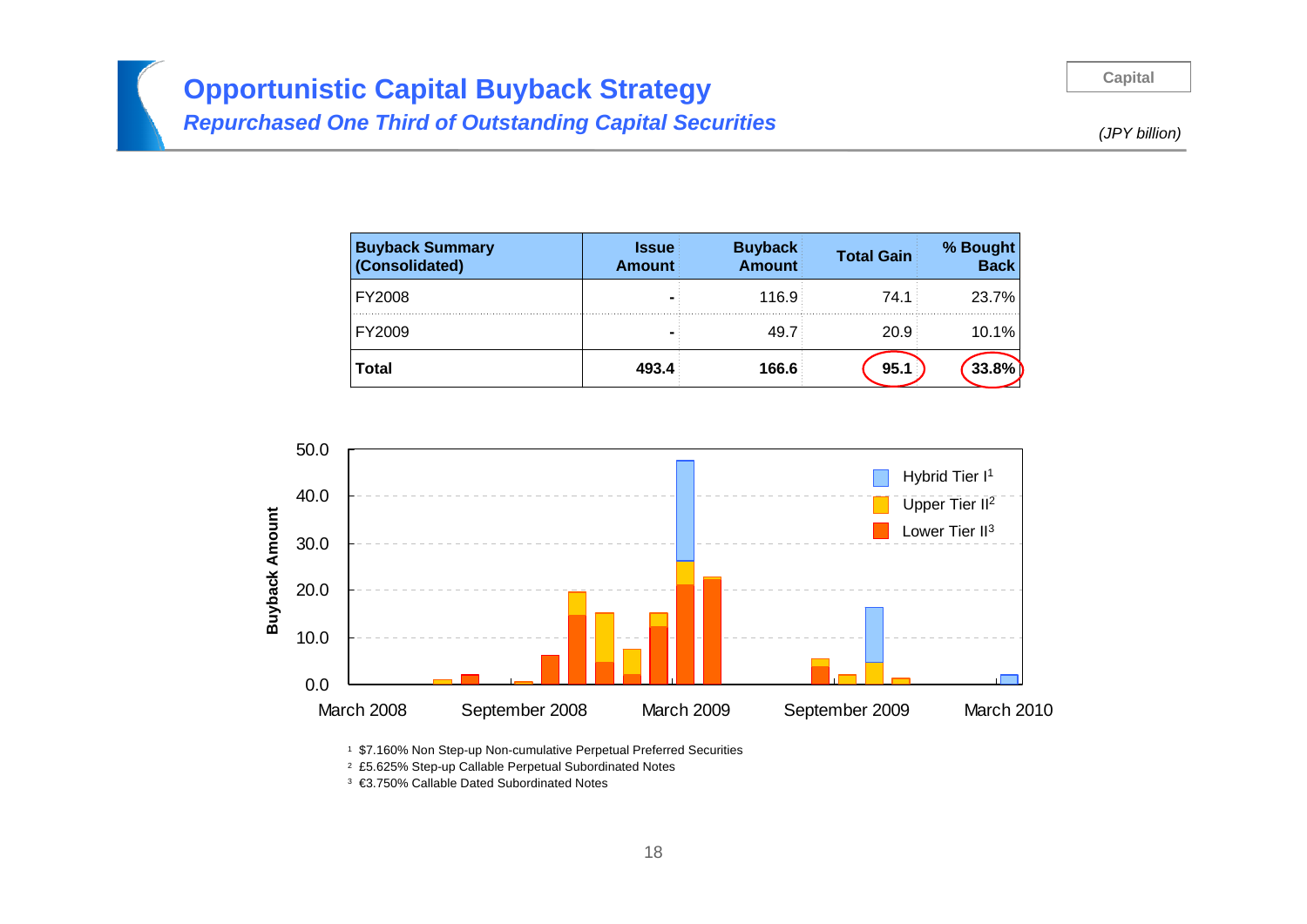#### **Capital**

# **Determining Shinsei's Capital Path**

*Focus on Capital Efficiency and Capital Sufficiency based on Shinsei Business Model*

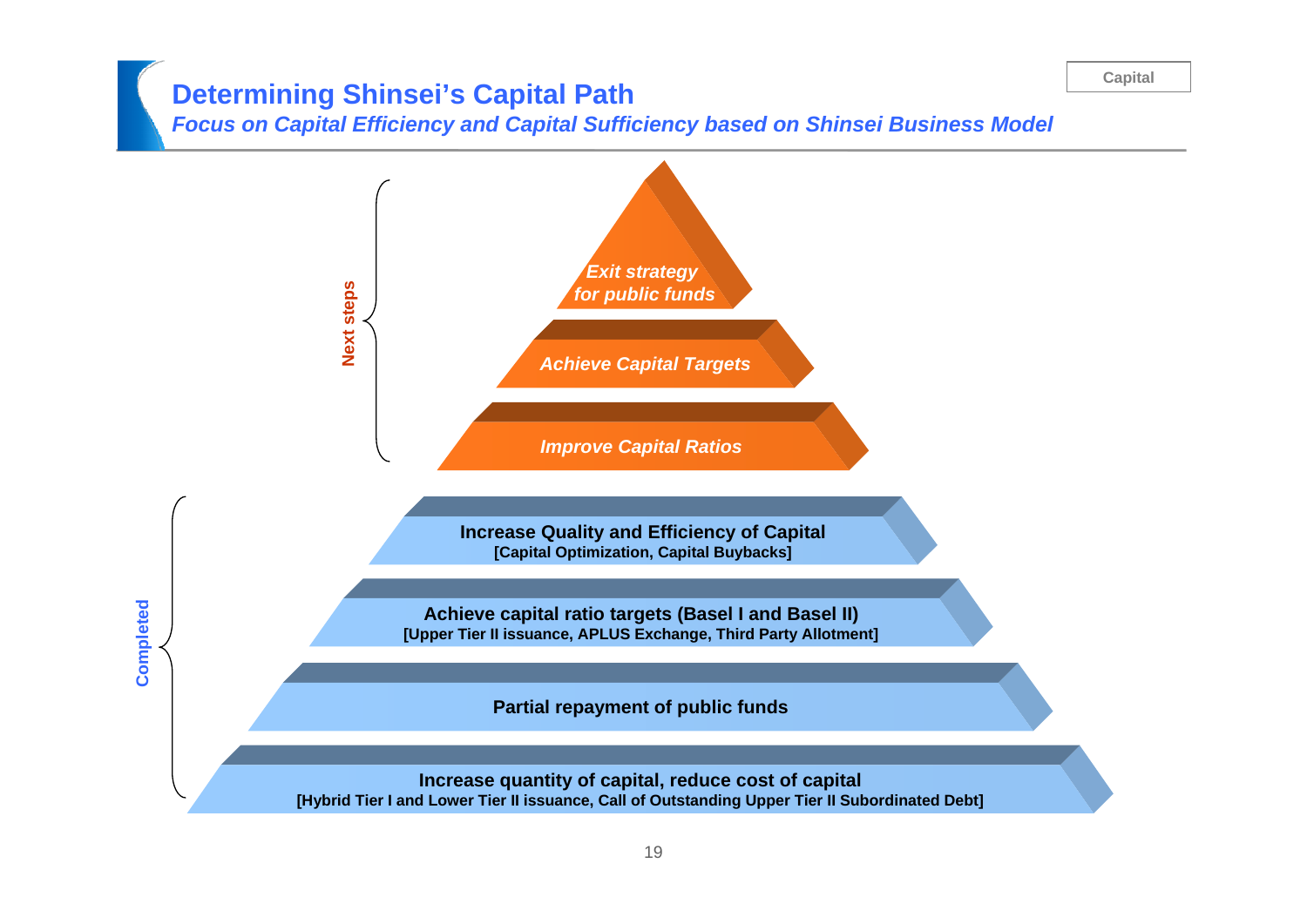## **Sources and Uses of Funds**  *Deposits, Debentures Fund 80% of Balance Sheet*

 $\blacksquare$ **FY2009 Average Balances on Consolidated Basis**



 $1$  JPY 599.3 billion of non-interest bearing liabilities are excluded from the balance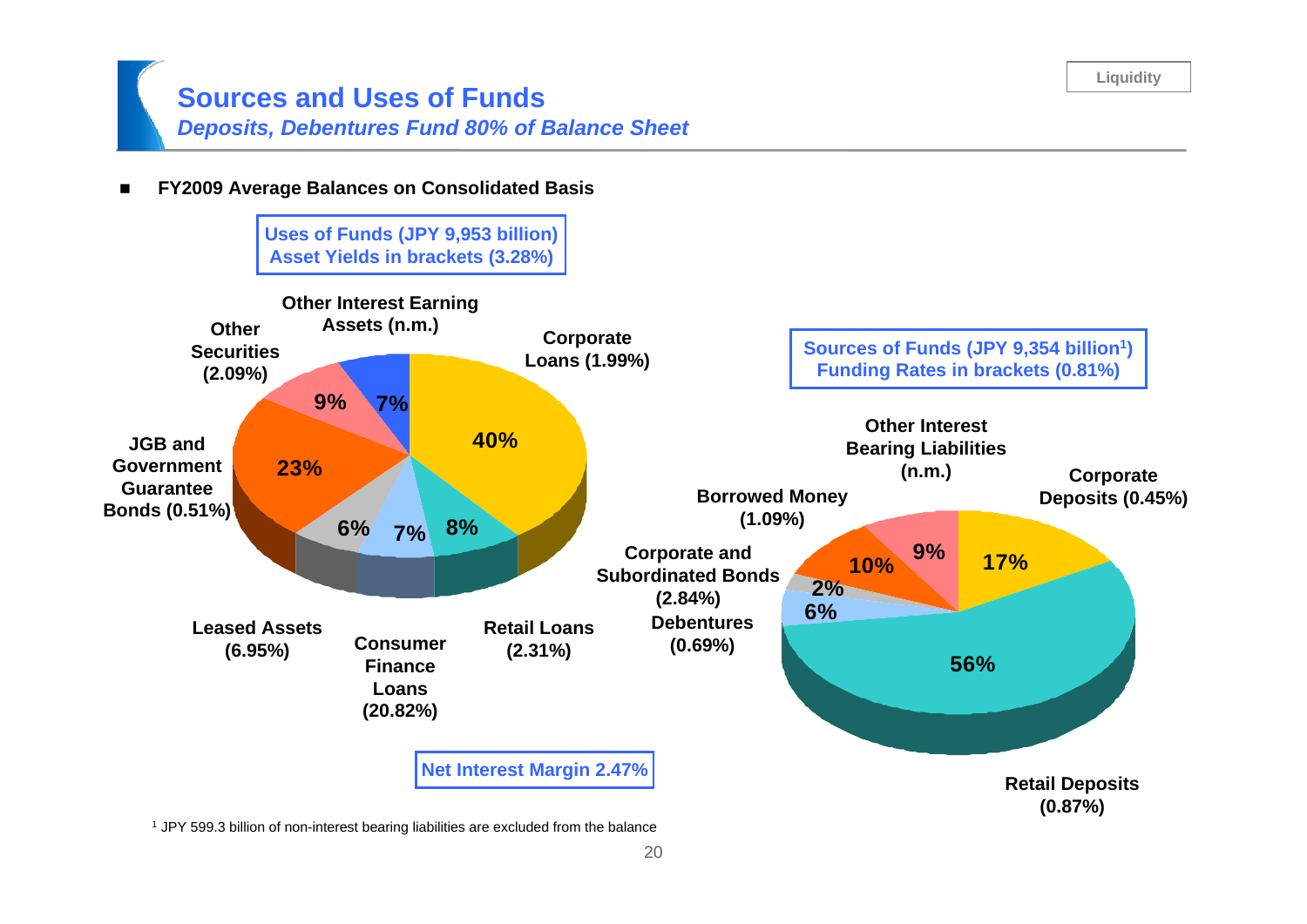## **Robust Liquidity Position** *Freedom from Credit Sensitive Sources of Funds*

**Liquidity**



1Cash, unencumbered JGBs and other assets pledged to Bank of Japan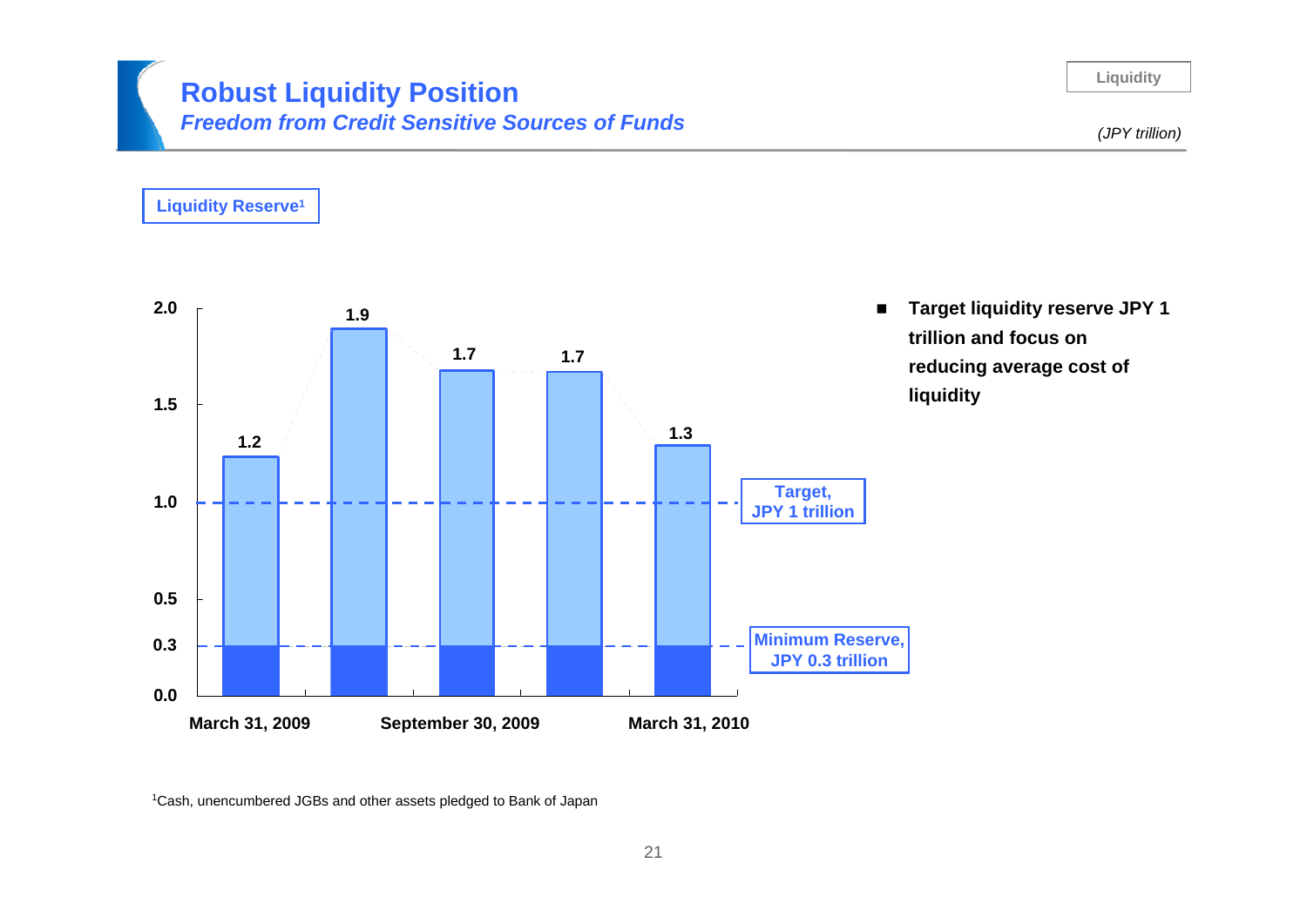# **Business Strategy**

## *Expand Core Businesses, Franchise and Exit Non-Core Business*



Management), CFI (Corporate FIoater Investment)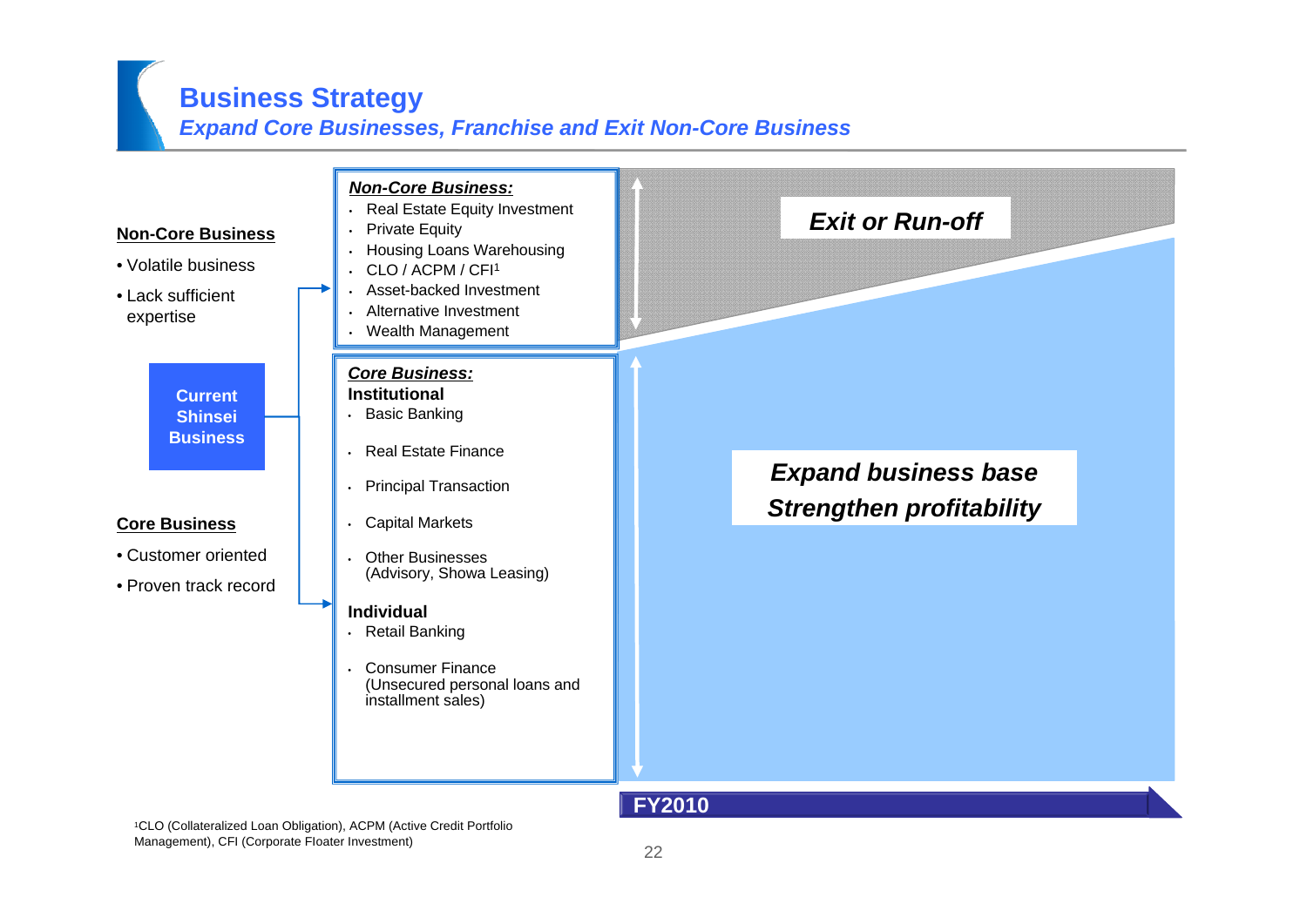**Forecast for Fiscal Year 2010**

*Conservative Forecast as we Stabilize Operations Post Significant Balance Sheet Cleanup in Fiscal Year 2009*

*(JPY billion)*

|                              | <b>FY2009</b><br><b>Actual</b> | <b>FY2010</b><br><b>Forecast</b> |
|------------------------------|--------------------------------|----------------------------------|
| <b>Consolidated</b>          |                                |                                  |
| Net Income                   | (140.1)                        | 12.5                             |
| <b>Cash Basis Net Income</b> | (53.7)                         | 23.6                             |
| <b>Non-Consolidated</b>      |                                |                                  |
| Net Income                   | (47.6)                         | 10.0                             |

- Expect slow economic growth to continue in **the domestic market throughout fiscal year 2010**
- **Expect moderate improvement in Institutional Group with gradual normalization in credit costs**
- **Expect moderate profit growth for retail banking, but challenging business environment for consumer finance business**
- Conservative Net Income forecast reflects **additional time required for full normalization of credit costs, continued pressure on margins in key lending businesses and reduced income from noncore overseas investments**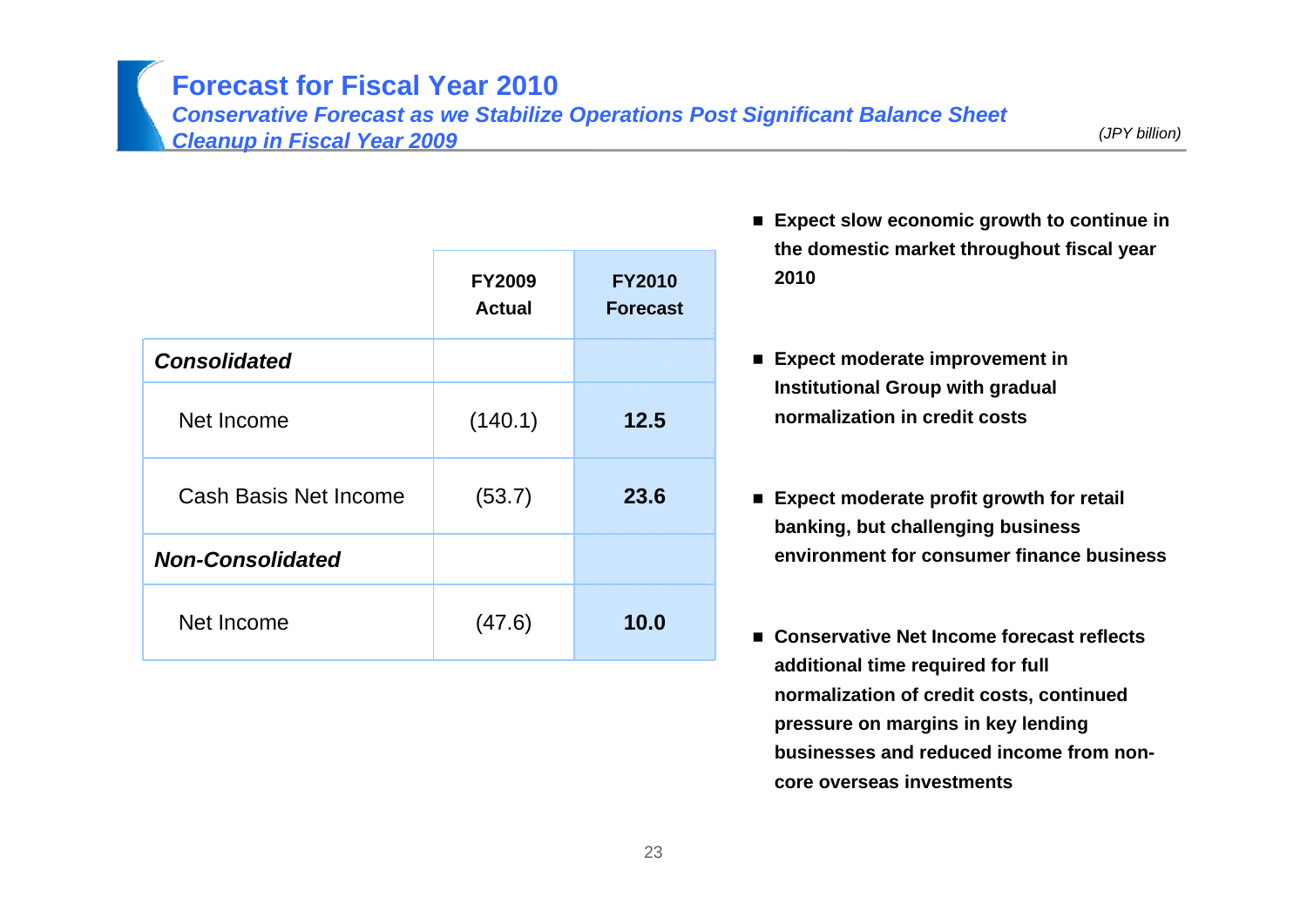

### **1. Alliance Agreement with Aozora Bank Terminated**

## **2. Strong Revenue from Core Businesses, Steady Capital Ratios, Robust Liquidity**

- $\blacksquare$ Top-line revenues up 10.6% due to full year inclusion of Shinsei Financial
- П Net interest margin of 2.47% due to lower funding costs, Shinsei Financial
- п Expenses down 16.7% year-on-year on normalized basis due to disciplined cost management
- п Reduced RWA by 20% with only a 5% balance sheet reduction
- П Steady capital ratios, increased capital efficiency
- $\mathcal{L}_{\mathcal{A}}$ Robust liquidity and freedom from credit sensitive funding sources

### **3. Significant Balance Sheet Cleanup**

- **In** Results significantly impacted by additional markdowns, impairments and reserves in balance sheet clean-up
- $\mathcal{C}^{\mathcal{A}}$  Write-off of APLUS Financial goodwill and intangible assets will reduce gap between Recorded and Cash Basis Net Income going forward

### **4. Well Positioned for Return to Profitable Growth in Fiscal Year 2010**